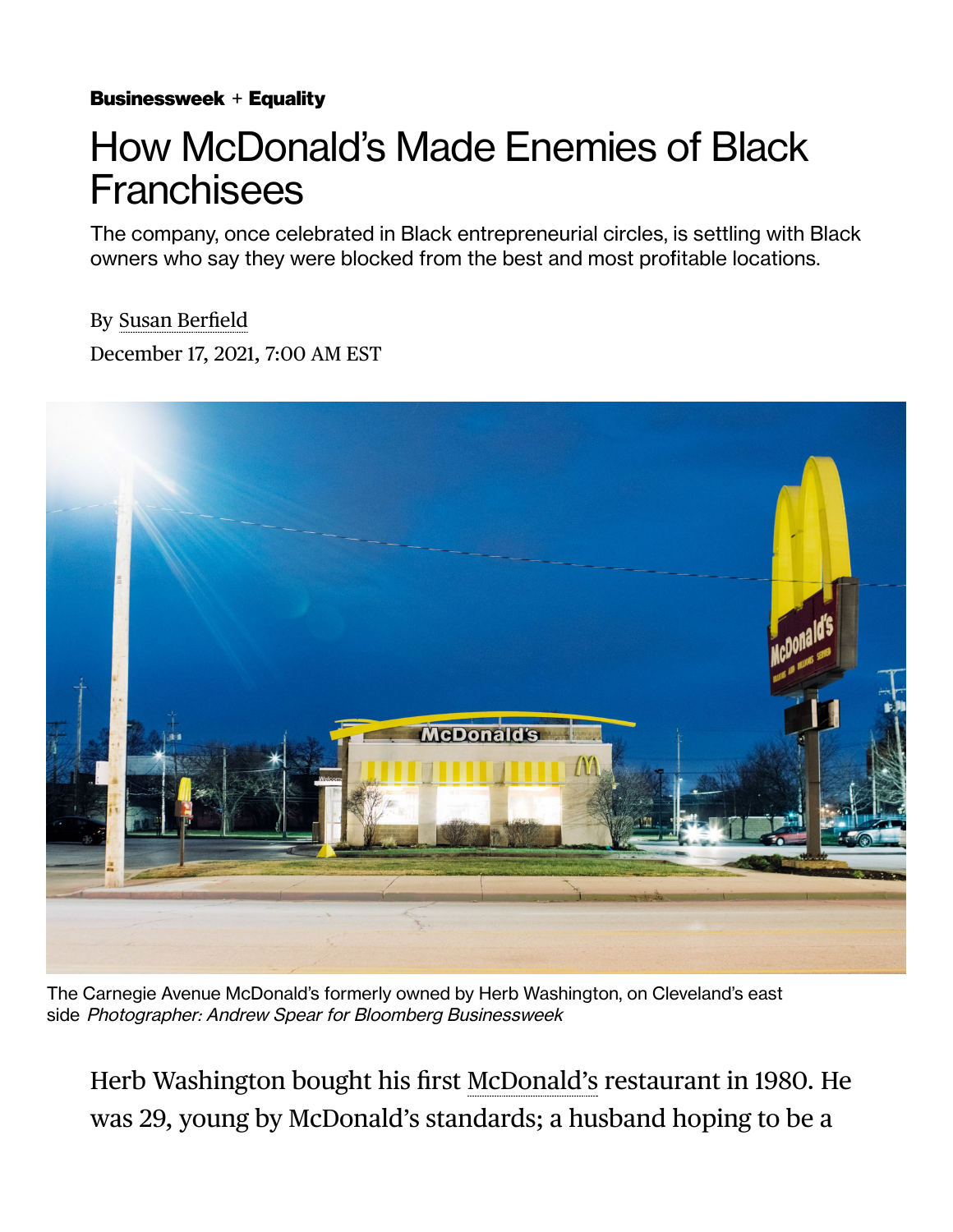father, as the company preferred; a graduate of Michigan State University and Hamburger University. Washington had been a sprinter, nearly qualified for the 1972 Olympics, and later signed with the Oakland A's as a "[designated runner.](https://www.mlb.com/cut4/a-retrospective-on-designated-runner-herb-washington-c239097862)" He lasted just a year, but it was a good year. The team won the World Series, and Washington earned about \$100,000 all counted. That's how he paid for the restaurant.

When McDonald's decided he was ready, it also decided where he would go. For a decade, McDonald's had been recruiting Black men —and a few Black women—to own restaurants in Black neighborhoods. Civil rights activists demanded it. Black entrepreneurs wanted it. And company executives knew it was necessary to keep the business growing. Some of the restaurants were new, many had been owned by White operators who wanted, or were advised, to sell. White residents were abandoning cities for the suburbs, and so were White McDonald's franchisees. McDonald's itself wanted to stay. Washington was told his McDonald's would be in Rochester, N.Y., in a poor Black and Hispanic neighborhood, next to a public housing complex called Fight Village. Other Black operators called these "hood restaurants." Washington didn't know that yet.

But he knew enough about McDonald's to understand that turning down the offer would be a mistake. Getting into the system, as everyone calls it, is competitive. Buying restaurants is competitive, and no one gets into the system to own just one. He was excited to join more than a hundred other Black operators at a company that seemed to offer opportunities they were denied elsewhere. He was going to climb, he was going to lift, he was going to get rich.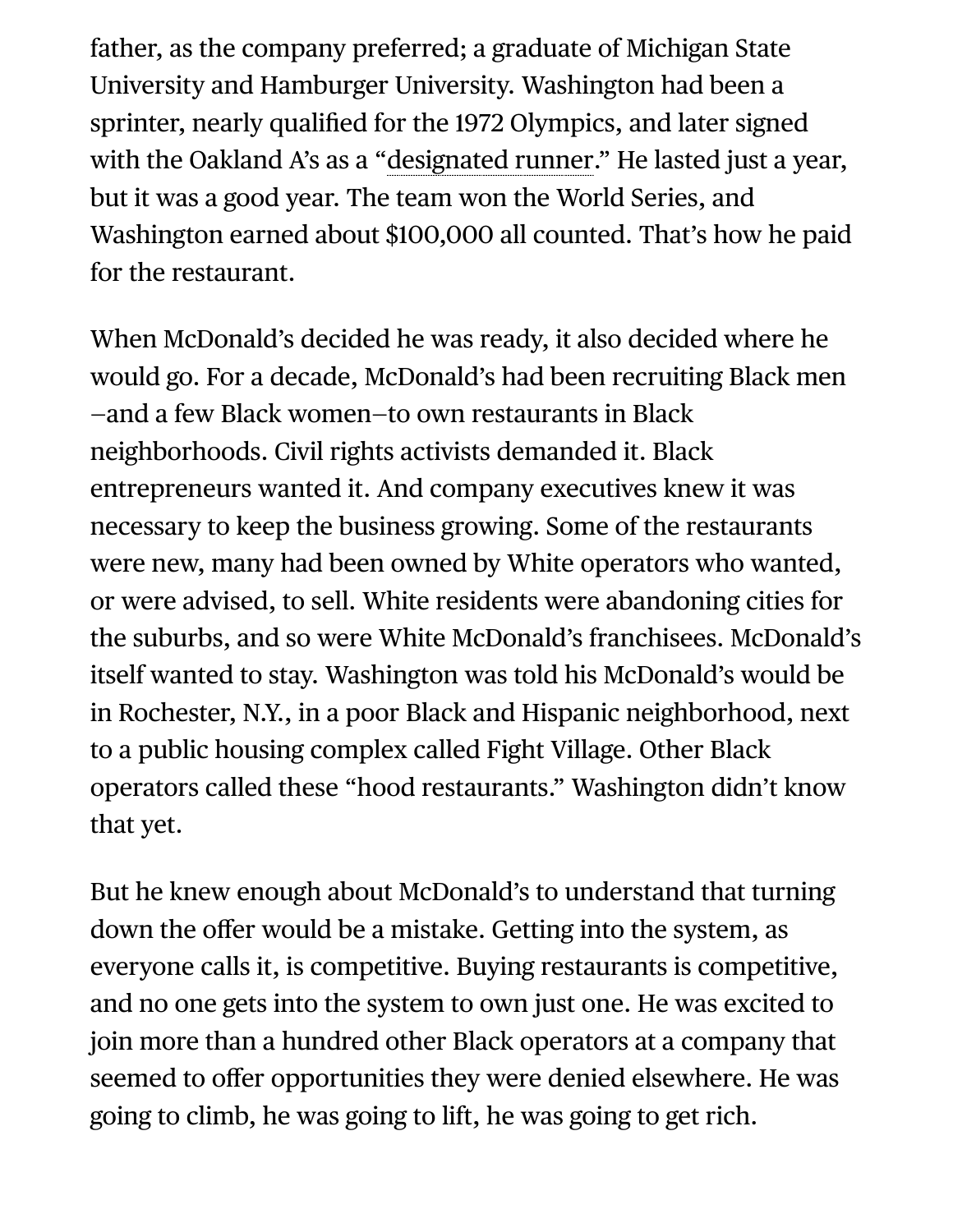His excitement didn't last long. The restaurant, on the corner of Clifford and Clinton avenues in downtown Rochester, was new, its economics untested. McDonald's owned the building—as it almost always does—and Washington, like all operators, paid rent plus a service fee to the company, based partially on sales. This model provides McDonald's revenue that doesn't account for the costs of running the restaurant, the debt most every owner takes on, or any unexpected problems. "We're just like the Mafia; we skim it right off the top," a McDonald's executive had joked to *Time* magazine in the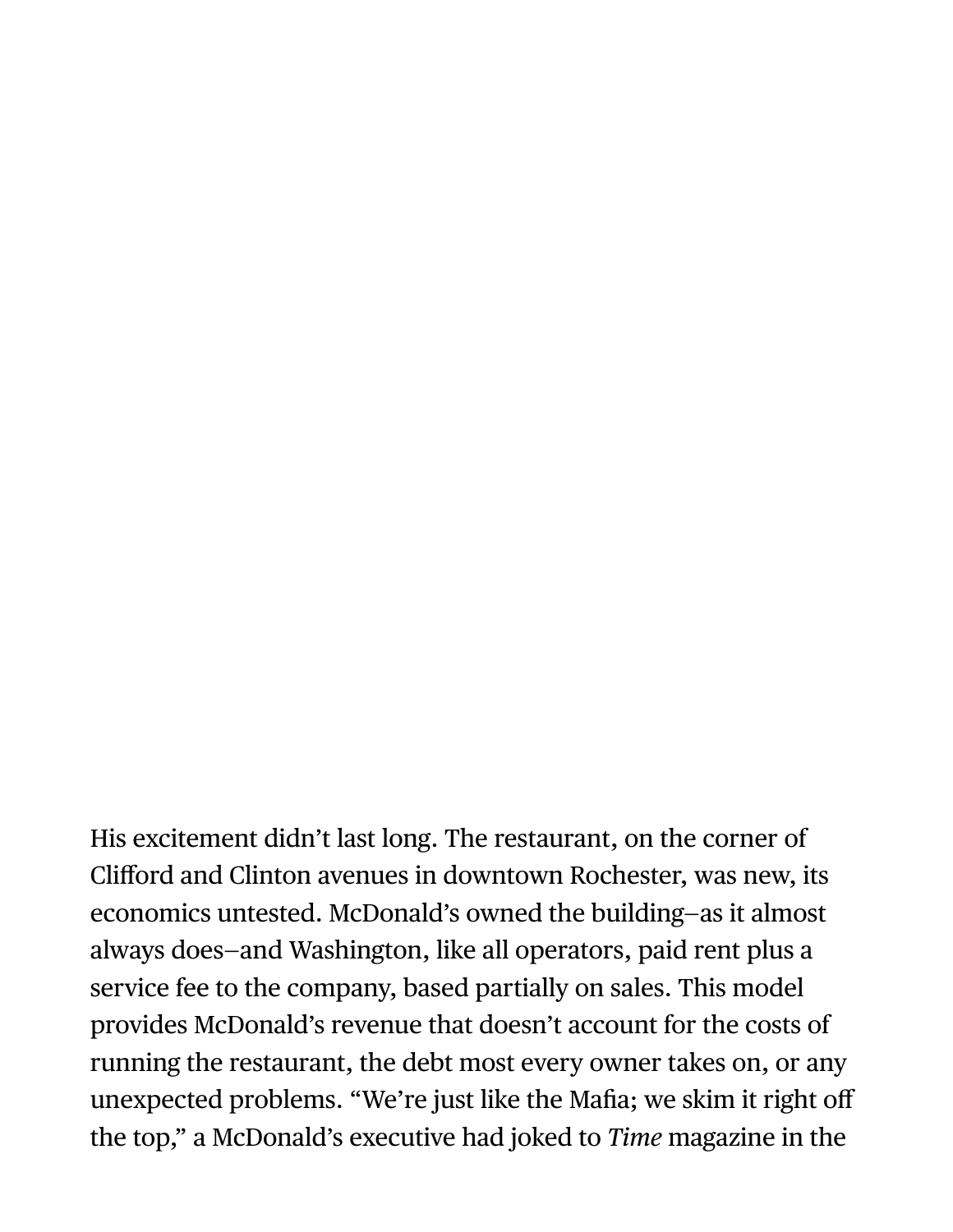early 1970s. No one ever said anything like that in public again, but it's one reason people still say that McDonald's doesn't sell burgers, it sells real estate.

McDonald's was optimistic about the potential of restaurants that served mostly Black customers. They were regarded as "superusers." Washington's restaurant fell short right from the start. Sales were expected to reach more than \$1 million a year but came in at about \$700,000. McDonald's misunderstood the demographics of Rochester's downtown, he said. Many of his customers received public assistance and didn't have a lot of disposable income. His staff couldn't upsell. Purchases spiked at the start of the month and plummeted at the end. The crack epidemic was taking hold. There were fights in the restaurant; he kept baseball bats around like they were spatulas.

After the first year, his was the lowest-volume restaurant in the region. That, he said, was devastating. When a restaurant is struggling, McDonald's can help by lowering the rent. But Washington didn't know to ask for assistance, and he said no one suggested he try. Instead he relied on an Urban League program that paid as much as half of the salaries of his younger employees.

The next year, McDonald's offered Washington a second Rochester store next to another public housing complex, Fight Square. He didn't hesitate to buy it. And a few years later, he took on a third. He had figured out a management system of his own.

He'd also figured out what a lot of other Black operators had. Life would be a little easier, and his bottom line stronger, if he could buy some restaurants in the suburbs, where, generally, the customers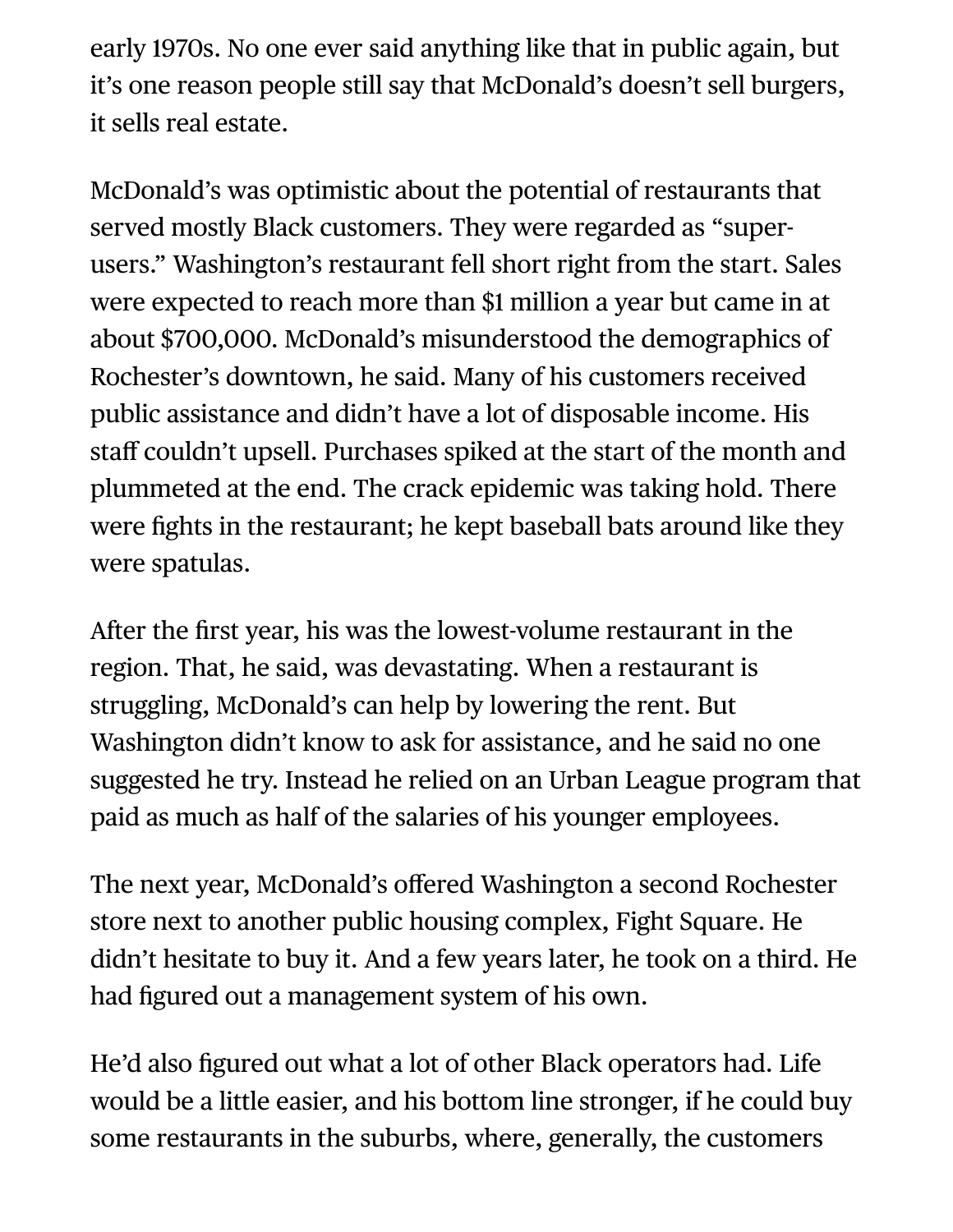were White and better off economically, and the McDonald's franchisees were, too. Washington was friendly with one who wanted to sell three restaurants. Before McDonald's even knew the restaurants were on the market, he'd made a deal. That was probably a miscalculation. The company has the first right of refusal, which means a regional manager can prevent any sale between operators. That's what happened. "McDonald's can say, 'Oh no, we want these stores in those hands. It's that simple," Washington said. "McDonald's overrode the deal and then sold the restaurants to a White owner." McDonald's acknowledged that it didn't approve the sale. "After losing the stores, I felt betrayed," Washington said. "I felt discriminated against. I felt that if I was White, the deal would have gone through."

He'd done well for himself in the three decades since. He was able to acquire additional McDonald's restaurants, including one at the Rochester airport and another at a highway rest stop, then sell them all so he could move to Ohio to buy half the franchises of a big operator. At one point he owned 27 restaurants, which made him the largest Black owner in the system. He'd been honored and awarded. He served as chairman of the Federal Reserve Bank of New York in Buffalo and as vice president of the National Black McDonald's Operators Association (NBMOA). He briefly owned a minor league hockey team. He drives a Range Rover. He'd had some worrying operational problems, too, which McDonald's said were evidence of mismanagement—and Washington said were just speed bumps. But that moment in Rochester was when he saw how the system might disappoint him. And now, at age 70, he believed that if he'd had a better portfolio of restaurants over all those years—some in mostly Black communities, others in the suburbs—he could have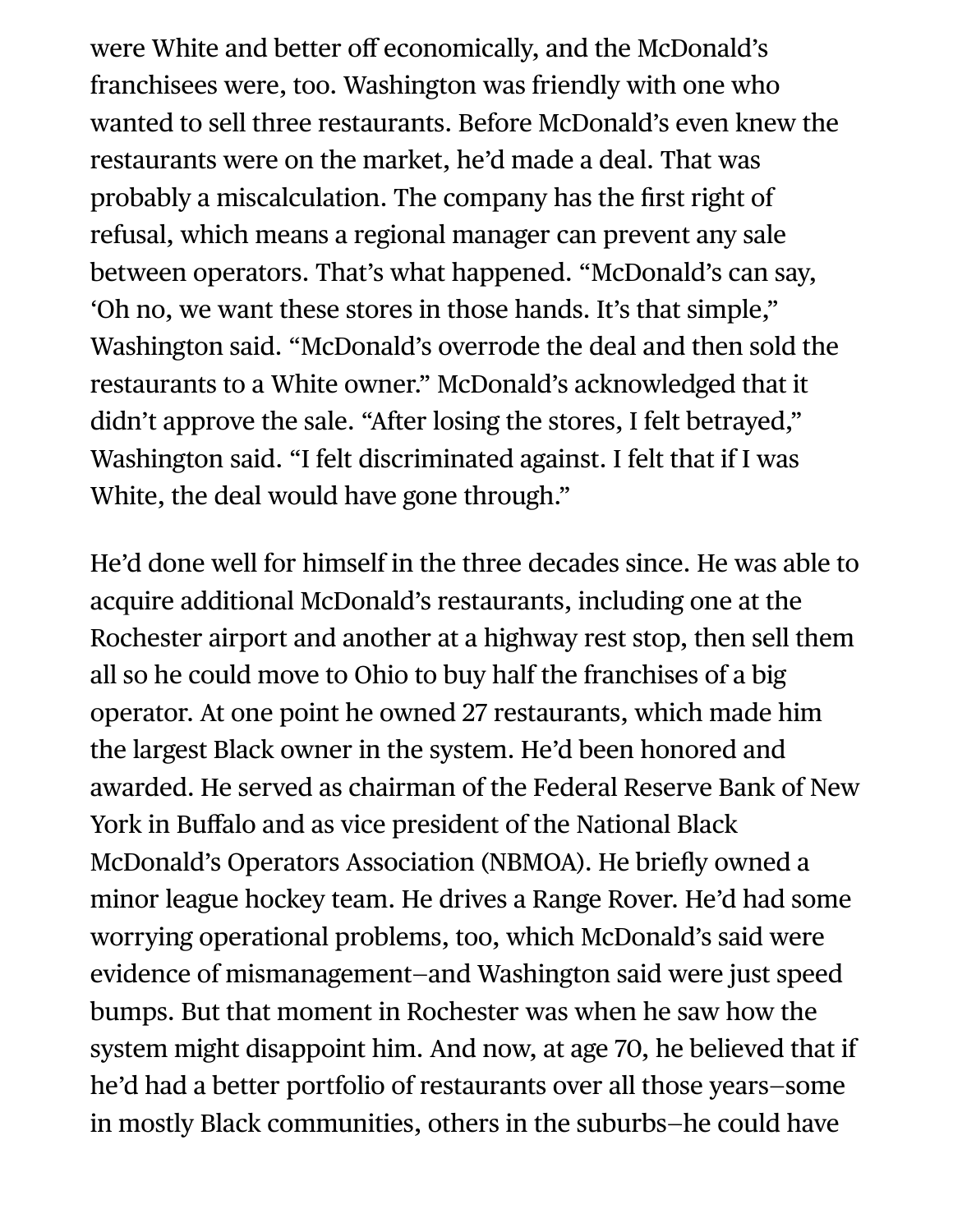been even more successful and might not have needed to work as hard. If he hadn't had the sense he was restricted by his skin color and confined by demographics, he might not be just wealthier, but happier. If any of that had happened, he might not have sued McDonald's.

Washington [announced his lawsuit](https://www.youtube.com/watch?v=8zZo-QNyZLk&t=545s) in February at his home in a suburb of Youngstown, Ohio, in front of a painting of Muhammad Ali knocking out Sonny Liston. "I knew I had to fight for everything, but I didn't know the fight would last a lifetime," he said. He looked like a man used to an audience. He wore a gray suit, white shirt, and black tie and read from a prepared statement. He accused McDonald's of operating a two-tier system for restaurant owners: Black franchisees, he said, are steered toward locations in Black, often poorer, neighborhoods, where the costs of security and insurance and employee turnover are higher and the annual sales are sometimes hundreds of thousands of dollars lower. He said that his requests for better restaurants went unfulfilled and that when he complained about unequal treatment, he was called uncooperative and felt he was at risk of retaliation. He claimed that in the preceding three years he'd been unfairly judged a poor operator and required to sell seven restaurants. He sought compensation, the amount unspecified, for economic damages and the harm caused by mental anguish, emotional distress, and humiliation.

"When I stood up for myself and other franchisees, McDonald's began to dismantle my life's work," he said. "I didn't quit on McDonald's. McDonald's quit on me." He spoke of his 35-year-old son Terrell, who worked with him and had trained to become an owner. Washington had been deemed ineligible for growth, as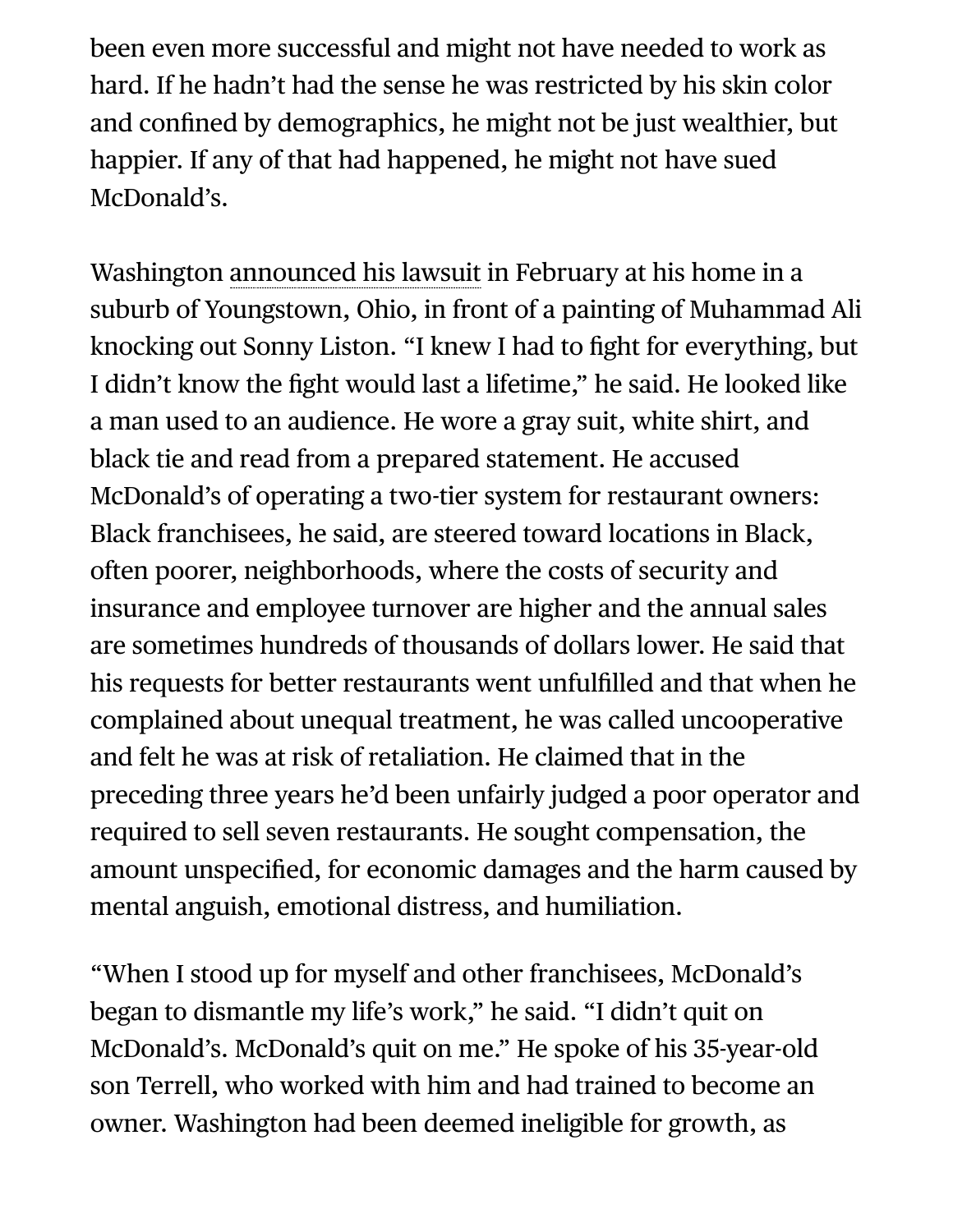McDonald's puts it, which meant he couldn't purchase any other restaurants. And because Terrell was part of his father's organization, he couldn't either. That seemed especially punitive to Washington, as it does to other operators whose wealth is tied up in a business they can't necessarily pass on to their children: "So much for a generational legacy."

Washington's lawsuit was the fourth in just over a year to claim that McDonald's practices its own kind of redlining. The first came in January 2020 from two Black executives, Vicki Guster-Hines and Domineca Neal, who had been vice presidents with responsibility for franchising and operations. They accuse McDonald's of "[demoting or severing ties"](https://abcnews.go.com/US/african-american-executives-file-lawsuit-alleging-racial-discrimination/story?id=68143734) with Black executives in disproportionate numbers in a reorganization: In 2014, when McDonald's was led by a Black chief executive officer, Don Thompson, there were 38 Black senior executives; by 2019, when it wasn't, there were seven. Neal and Guster-Hines were among those reassigned. About two months after they filed their case, Neal was fired. Guster-Hines went on temporary leave that she recently made permanent.

In September 2020 more than 50 Black former franchisees filed a [federal suit saying they'd been pushed out, too, sometimes slowly](https://www.bloomberg.com/news/articles/2020-09-01/mcdonald-s-faces-racial-discrimination-suit-by-black-franchisees), sometimes quickly, and sometimes in debt. They allege that they were restricted to older restaurants with much lower sales, presented with unequal and unreasonable renovation requirements, and subject to harsher grading and inspection standards. The former franchisees claim their annual sales were about \$700,000 less than the national average.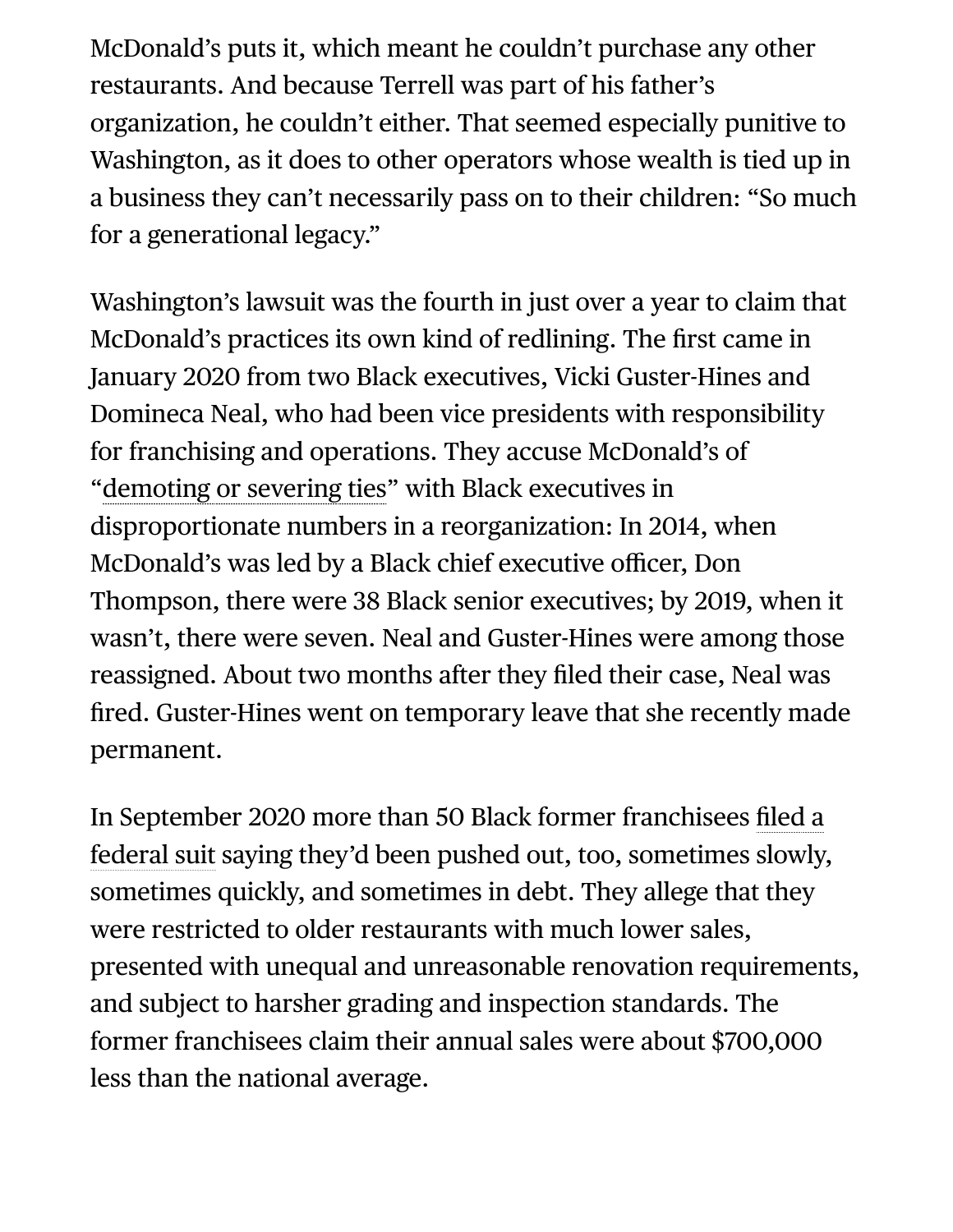Before year's end came the Byrd brothers, James and Darrell, with a [class-action suit](https://www.bloomberg.com/news/articles/2020-10-29/mcdonald-s-sued-by-black-current-franchisees-over-alleged-bias) against McDonald's on behalf of current owners. They'd been part of the system for decades, in Tennessee, and said they'd received no help when they encountered unexpected problems that strained their already precarious finances. They, too, claimed that Black franchisees across the country faced a \$700,000 sales differential. And they said their region had the biggest disparity in annual cash flow—what remains after capital expenses but before tax and interest payments—with a gap between White and Black owners of about \$140,000. "Look at how many billions of dollars that comes to," said Darrell. "It's a staggering amount of wealth that didn't transfer to us."

The Black franchisee organization had similar complaints. In March [2019, Larry Tripplett, the leader of the NBMOA, wrote to company](https://assets.bwbx.io/documents/users/iqjWHBFdfxIU/rJ4f6oiQYnGA/v0) executives: "In general the trajectory of the treatment of African American Owners is moving backwards. Through no fault of our own we lag behind the general market in all measures." He said that no one in senior management looked like them, that they couldn't count on being treated fairly. "The current state of affairs for African American Owners can only be described as hostile." This year, in early December, he was just as direct in a statement to *Bloomberg Businessweek*: "Despite sales growth, Black franchisees collectively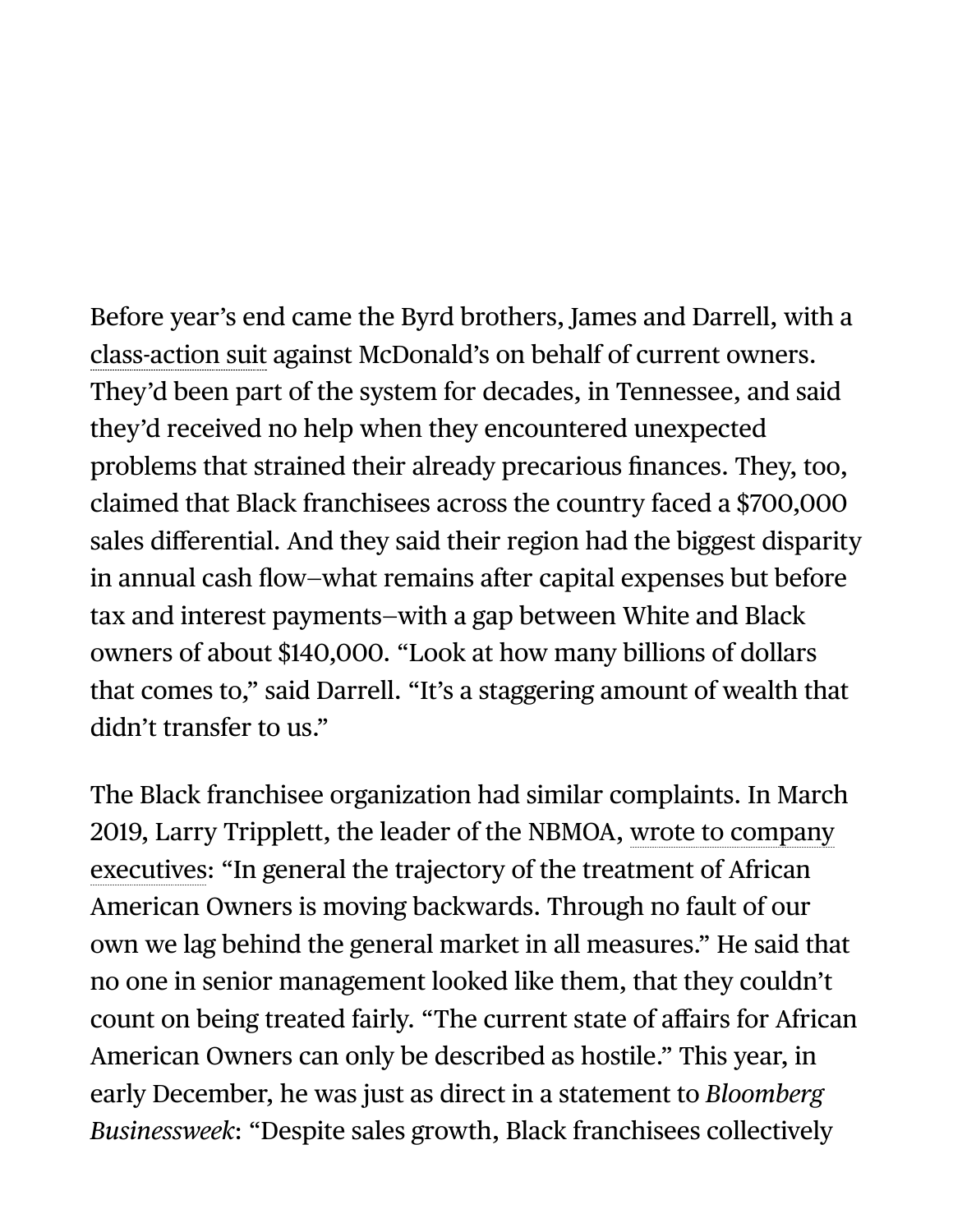earn lower profits than non-Black McDonald's franchisees due to ongoing systemic and historical inequalities within the McDonald's Corporation."

The company denies all the allegations of racial discrimination and has brought on Loretta Lynch, who served as attorney general in the Obama administration, to represent it. After months of fighting, McDonald's said on Dec. 10 that it had [settled the Byrds' case,](https://www.bloomberg.com/news/articles/2021-12-11/mcdonald-s-settles-lawsuit-filed-by-black-franchise-operators) paying \$6.5 million for their four restaurants. On Dec. 16, McDonald's announced it had come to terms with Washington. McDonald's bought him out, purchasing his 13 restaurants for \$33.5 million.

[Read a letter to the editor from McDonald's.](https://www.bloomberg.com/letters/2022-02-10/mcdonald-s-responds-to-recent-businessweek-story-michael-gonda)

There's always chafing against the system at McDonald's. The company makes most of its money from franchisees: Some 69% of its \$7.7 billion in revenue in the U.S. last year came from rents and fees. McDonald's controls much about franchisees' operations and wants them to succeed, but it isn't necessarily responsible to help when they don't. Franchisees initially invest from \$1.3 million to \$2.3 million for a new restaurant, which typically comes with a 20-year lease. They must buy the equipment, the furniture, even the golden arches, and eventually secure the food and uniforms from approved suppliers. They hire their own employees. Franchisees also pay for insurance and cover property taxes on the restaurants, though McDonald's owns them.

Franchisees pay a base minimum rent plus as much as 28% (though most pay much less) of gross sales . The highest sales a restaurant reported in 2020 was \$9.2 million; the lowest, \$272,000. The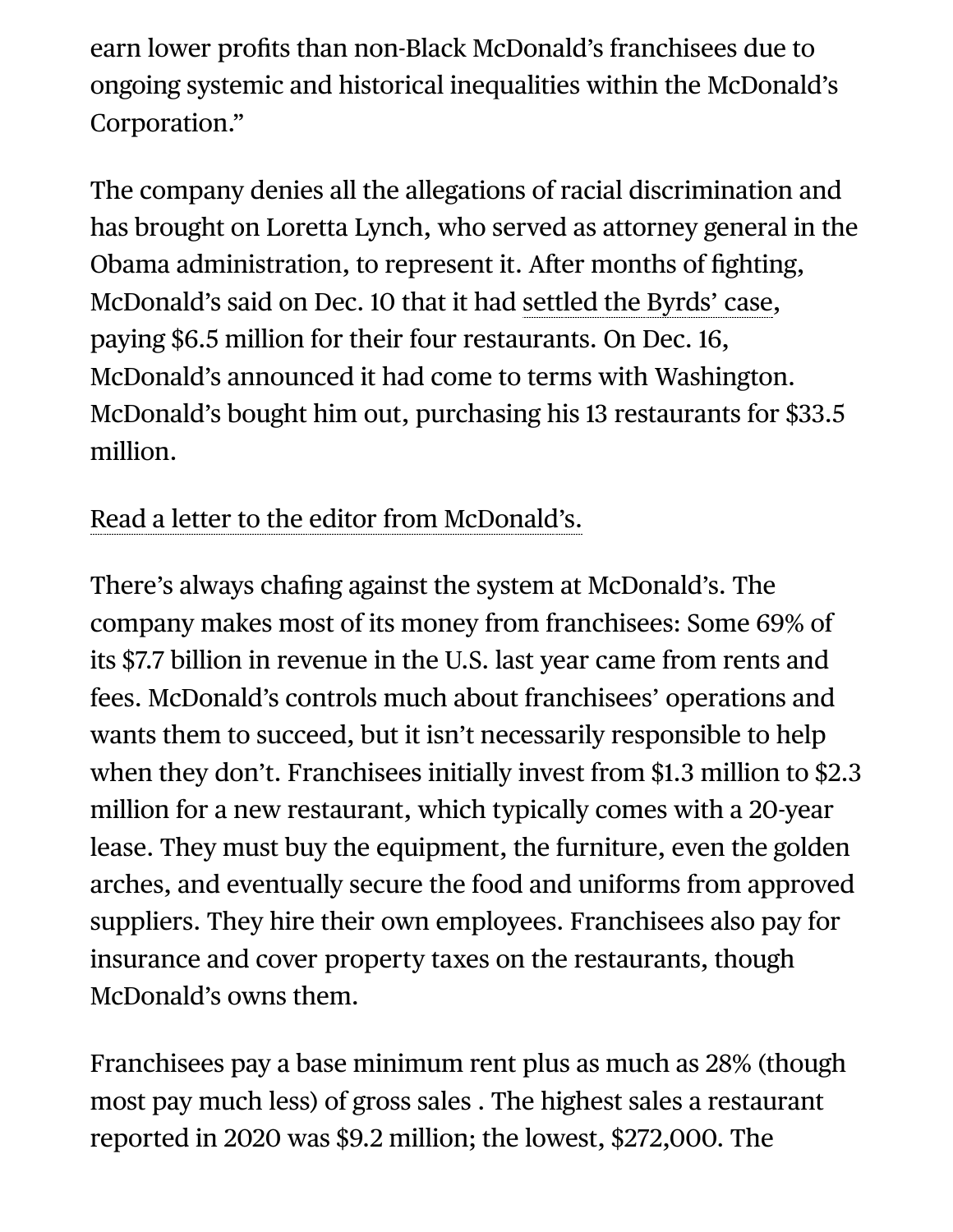median was \$2.9 million, but almost one-quarter of the restaurants brought in less than \$2.3 million. An additional 4% of sales goes to the company as a so-called service fee, and at least 4% goes to advertising and promotion. There are annual fees for technology and technology support, including \$73.80 for a company email, that total more than \$10,000. When McDonald's tried to add to those fees this year, franchisees resisted, and the company relented on the size of the increase.

Franchisees want to get in and stay in because a lot of them become wealthy. That includes Black franchisees. Nonetheless, they say, decisions made decades ago created inequities that continue to constrain them. The biggest factor is, in some ways, the simplest: location. "There is a kind of territorial understanding of where Black operators should be and where White operators should be," says Marcia Chatelain, author of the Pulitzer Prize-winning book *[Franchise: The Golden Arches in Black America](https://www.pulitzer.org/winners/marcia-chatelain)*. "This reflects McDonald's early attempts to put Black operators in Black neighborhoods." Once that seemed the best way to integrate the system. Now it seems to limit potential.

In its response to the lawsuits, McDonald's acknowledged that there's a cash-flow gap between Black and non-Black franchisees. It acknowledged a difference in sales, too, though it said the gap in 2019 was about \$79,000, much smaller than the lawsuits claim. The company said in a filing that the number of Black franchisees had declined to 186 in 2020 and in a later statement noted that the number of White franchisees has declined, too, and that the representation of Black owners in the system is broadly unchanged. It said the company doesn't place franchisees in restaurants; rather,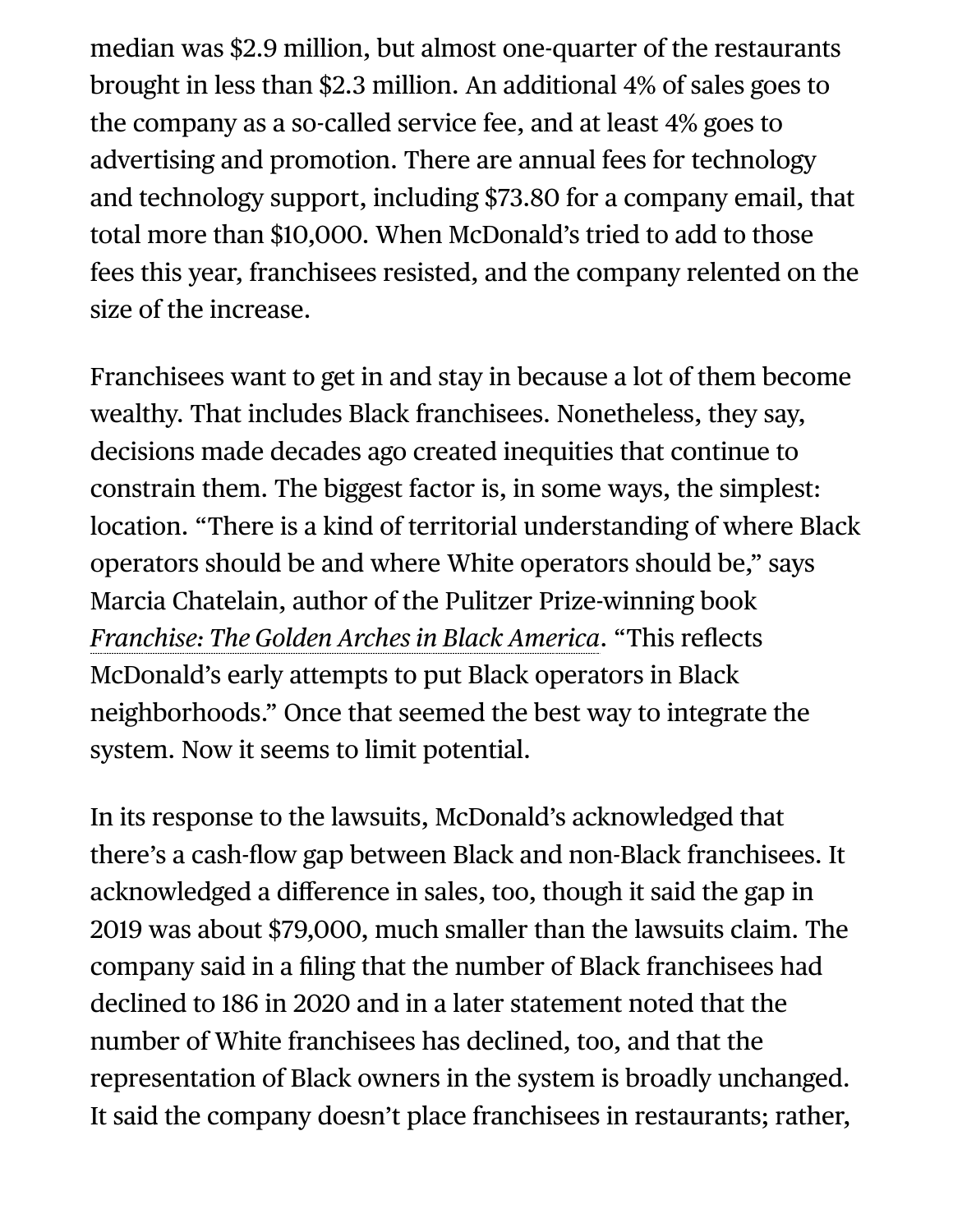franchisees select which ones they want to purchase among those up for sale, and once they're in place, the same grading standards apply to all franchisees. Following Washington's press conference, McDonald's said that his mismanagement had put some of his restaurants at risk and that his organization had "failed to meet many of our standards on people, operations, guest satisfaction and reinvestment."

While it's been defending itself against charges of discrimination, the company has addressed racial inequities in the ways many companies are doing. Since the murder of George Floyd set off protests, McDonald's has donated to the NAACP and the National Urban League. It's tied 15% of executive bonuses to meeting precise diversity metrics and promised that by 2025 one-quarter of its purchases would be from diverse suppliers and 10% of its national advertising budget would go to diverse media. In early December the company said it will spend \$250 million in the U.S. over the next five years to recruit franchisees from underrepresented groups, reduce initial equity requirements for them, and "provide alternatives to traditional financing." It noted that at the end of 2020, Black, Asian, or Hispanic franchisees constituted nearly 30% of the total. In Bloomberg's survey of corporate diversity this year, McDonald's came out near the top.

The company also has been quietly offering Black franchisees permanent rent reductions, debt relief, and opportunities to buy restaurants that have high sales, which seems like much of what they've been seeking. In a statement, Bill Lowery, McDonald's vice president for diversity and ombudsman, said: "While the realities of restaurant ownership go beyond racial composition, we've worked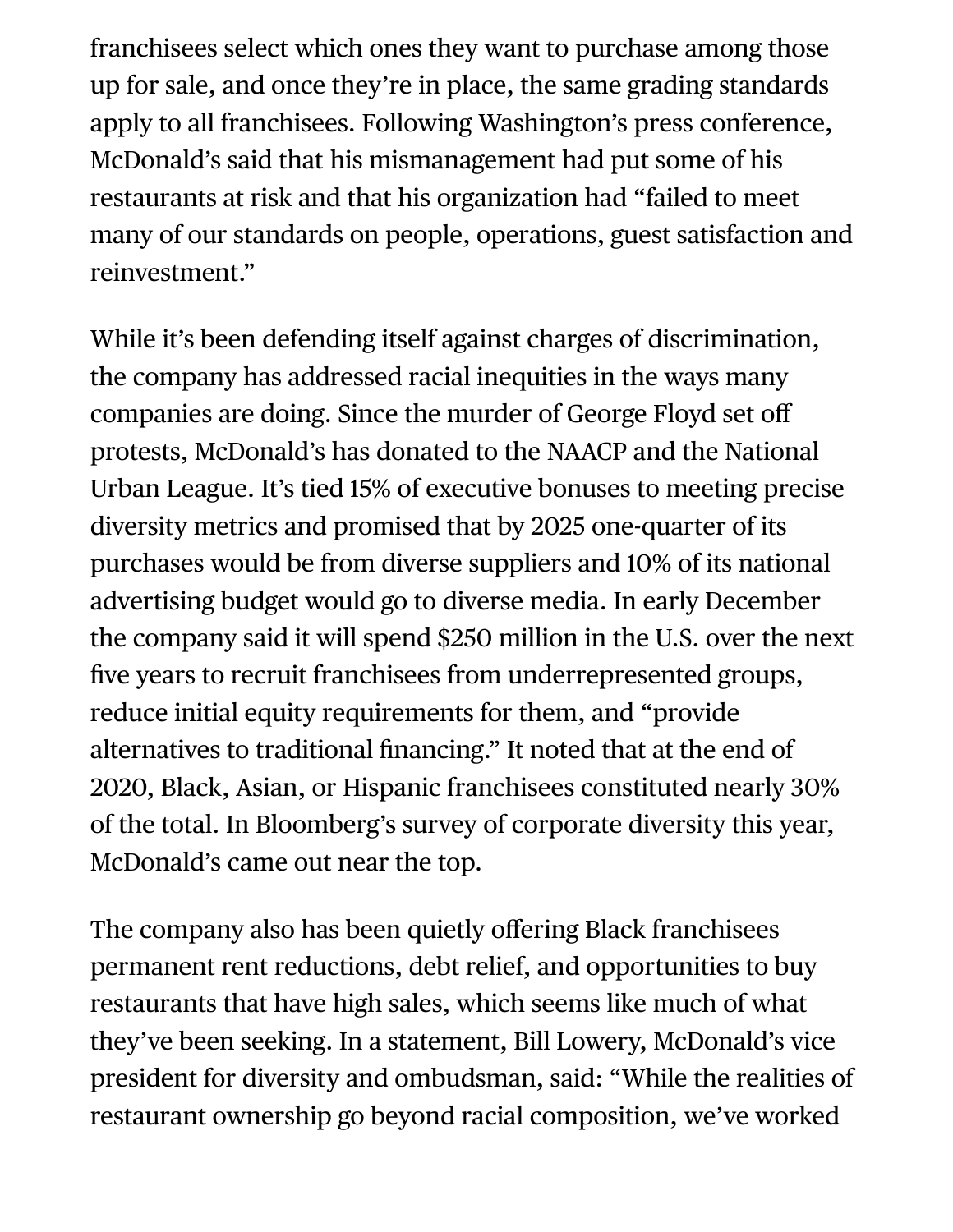collaboratively with the National Black McDonald's Association on actions that have improved average cash flow for Black franchisees." Washington said the deal he was offered, though, amounted to a break of about \$6 a day for each of his restaurants.

McDonald's seems to be making some changes. They might endure, they might erode, or they could be too small to make a difference. Still, they're coming too late for Herb Washington.

*Our development in urban areas has been challenging because it represents an entirely different kind of real estate situation. There also are all kinds of social and political currents swirling around in a big city that you don't have to deal with in suburbia. —Ray Kroc, in* Grinding It Out: The Making of McDonald's

Herman Petty was McDonald's first Black franchisee. He bought a restaurant on Chicago's South Side at the end of 1968 with two partners, both White men. For a while, McDonald's encouraged these arrangements—calling them zebra or salt-and-pepper deals because it was difficult for Black operators to get loans on their own. The restaurant cost \$125,000, about average at the time but overpriced considering the shape it was in. "Not one piece of equipment in his store was in proper working order—if it worked at all. There was no air conditioning. There was no freezer," Roland Jones, McDonald's first Black field consultant, wrote in his [autobiography.](https://www.goodreads.com/book/show/371882.Standing_Up_Standing_Out) "Inside and outside, the store looked like it was ready for the wrecking ball."

Petty figured out how to manage the restaurant profitably. (One key was getting rid of the partners.) He co-founded the NBMOA as a self-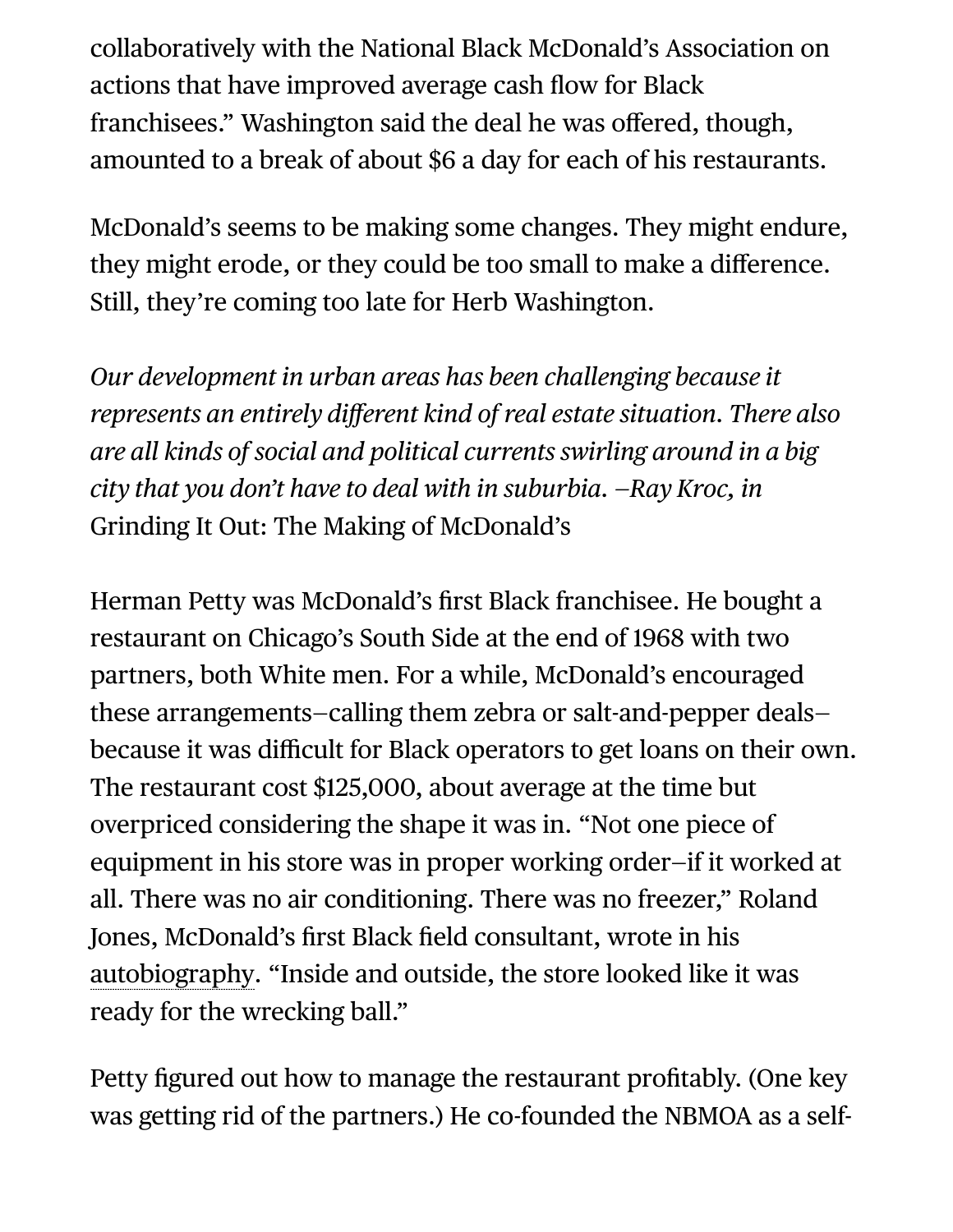help organization, bought more restaurants, and became a millionaire. His portrait hangs in McDonald's new Chicago headquarters.

The year after Petty entered the system, residents of Cleveland's East Side began a boycott of four McDonald's restaurants to pressure the company to sell them to Black owners. Cleveland was among the most segregated cities in the country and bristling with racial tension. Customers stayed away. Protesters, some armed, patrolled the streets around the restaurants, and it wasn't long before the White owners were staying away, too.

After about a month, McDonald's agreed to give a community group the right to approve Black franchisees for those restaurants. Wilson Rogers had been working at National Screw for two decades when he saw an ad seeking applicants. He ended up buying the McDonald's at 9101 Kinsman in 1971 for \$225,000—more than the price of many new restaurants. He didn't mind. The owner had been asking \$275,000. "It was a great store," says his son Jayson. Wilson worked there every day, wearing a sidearm just in case.

Jayson would sell this restaurant to Washington in 2011. Three years later, he would sell Washington a second restaurant that had also been part of the boycott. By then it was too dangerous to let the manager take the day's earnings to the bank—"zero chance I would do that," Jayson says. He paid \$2,000 a month for an armored car to come for the money. In 2018 the two restaurants—Kinsman and Beacon Place—would become part of Washington's dispute with McDonald's.

In such neighborhoods in cities across the country, McDonald's was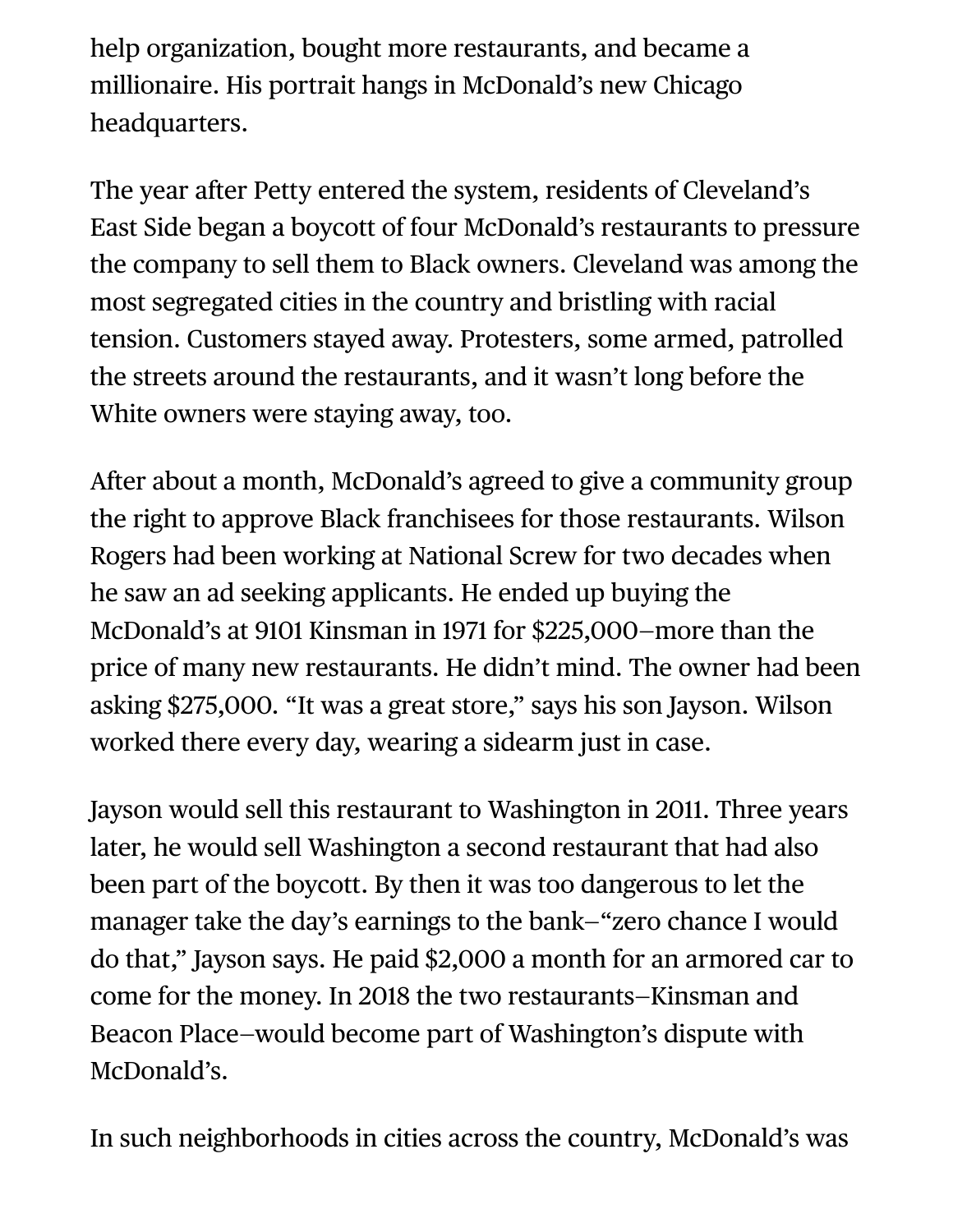advising White owners to sell to Black operators. By 1973 there were 50 Black owners, almost 10% of the total. The restaurants had been built years earlier, were often rundown, and usually didn't have eatin dining. Many new Black owners had to take on further debt for renovations. Within a couple of years, one-third of those 50 were gone, unable to keep up with their expenses or with McDonald's requirements.

When a franchisee failed, the company would usually acquire the restaurant, absorb the losses, find a new buyer, and raise the rent or the purchase price to recoup its investment. If the restaurant turned over again in distress, the rent or price could be raised again. This may not have been intended to maintain the advantage White operators had, but it did.

In the 1980s, McDonald's opened restaurants on a riverboat, in a colonial mansion, even on [Guantanamo Bay Naval Base](https://www.mashed.com/208879/strange-mcdonalds-locations-that-actually-exist/) in Cuba. It opened thousands of others in the U.S. Some Black franchisees complained they were still being confined to hardcore urban centers —"subjected to a double standard," as civil rights leader Jesse Jackson said; stuck in urban hellholes, as Charles Griffis, a Black franchisee in Los Angeles, said. In 1984, as he was being sued for breach of contract, Griffis fi[led suit](https://www.nytimes.com/1984/03/12/business/mcdonald-s-is-battling-with-black-franchisee.html) alleging that Black operators were systematically kept from buying restaurants in White neighborhoods.

A McDonald's spokesperson at the time may have explained more than she intended when she said that the company was being sensitive to Black communities' needs when it sent in Black businesspeople, that the best person was someone the community respected—and that if the population was mostly Black, the best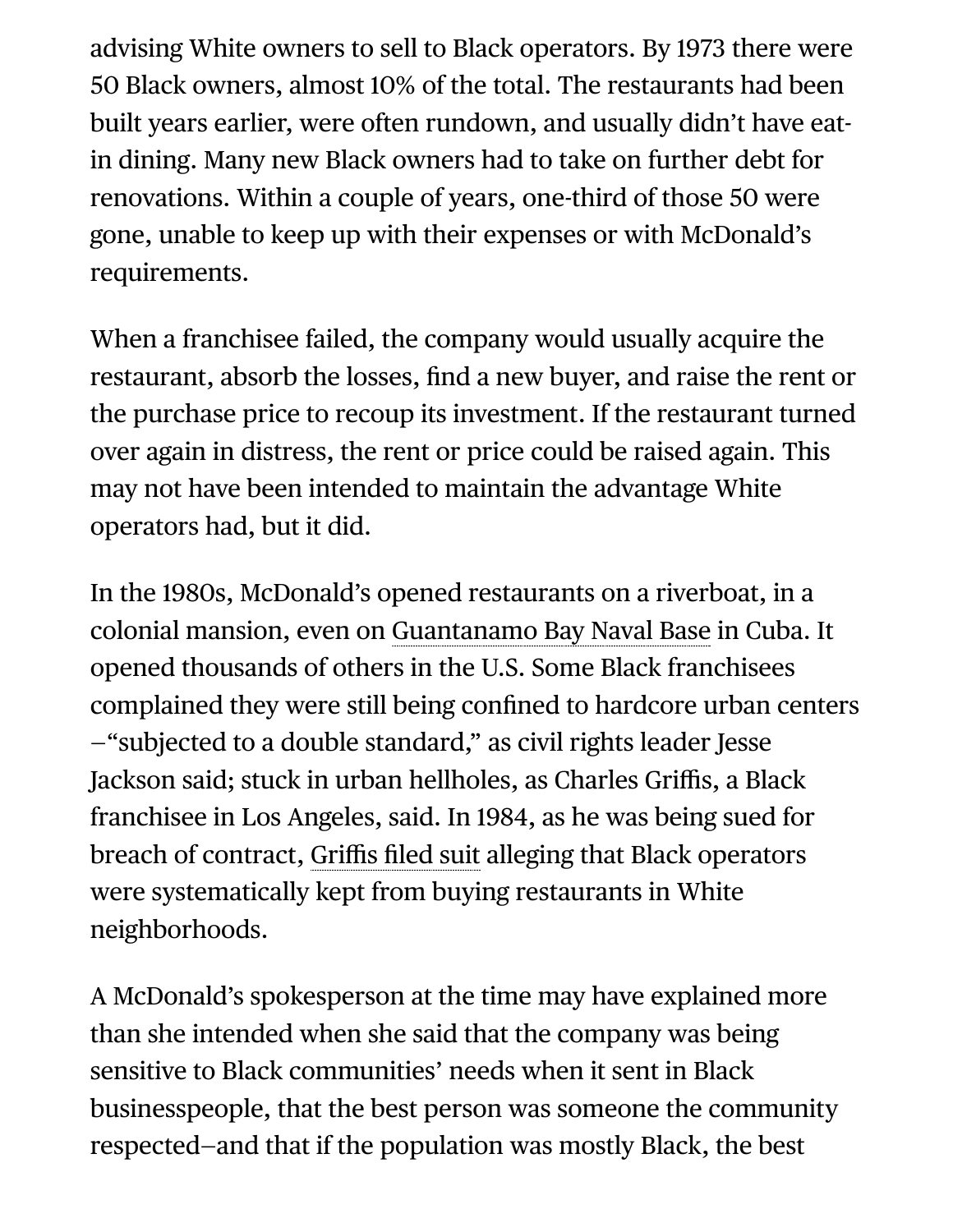person might also be Black. And if a community were mostly White? She didn't say.

Several months later, McDonald's paid Griffis \$4.7 million. The company said this was the cost of buying him out; Griffis said it was far more than his four franchises were worth.

In some ways the system was working. By the end of the 1980s there were 224 Black franchisees with 457 restaurants, 6% of the total, and these numbers set McDonald's far apart from its competitors. McDonald's [advertised itself](https://www.npr.org/sections/codeswitch/2014/04/18/304591220/the-golden-arch-of-the-universe-is-long) as a place where Black employees could advance and where Black executives "help call the shots." Its restaurants in Black neighborhoods were some of the busiest in the country. And the company was about to introduce its first-ever celebrity burger, the McJordan, a quarter-pounder with bacon, cheese, barbecue sauce, mustard, onions, and pickles.

Seventeen of the most successful Black operators walked into the company's headquarters in Oak Brook, Ill., on a Wednesday morning in April 1996. They'd been invited by Reggie Webb, then head of the Black franchisee organization, to a meeting with Ed Rensi, then head of McDonald's U.S. operations. Herb Washington was there, and Larry Tripplett was there. Leroy Walker had come from Mississippi, Ralph King from Missouri, Gordon Thornton from North Carolina. The former head of the NBMOA, Frances Jones, was there, too. The operators wore suits, looked sharp, felt anxious. The agenda had just one item: parity.

The franchisees sat around a rectangular table with regional managers in chairs behind them. The meeting began with presentations from McDonald's. After lunch, as Rensi was bringing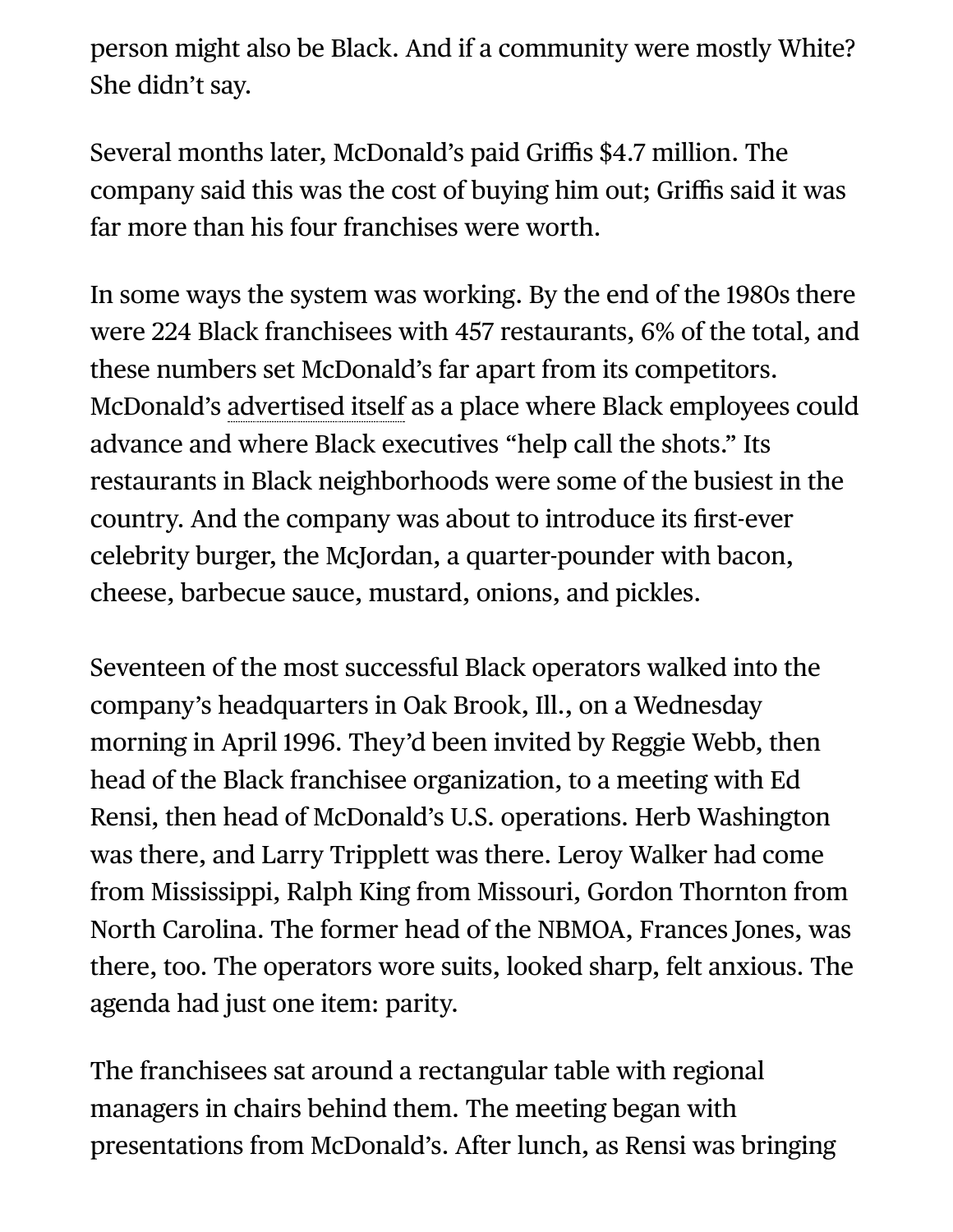out more charts and graphs, King said: "Mr. Rensi, with all due respect, we don't need to see another damn chart." They already knew what they needed to know about Black McDonald's. In all but one region, Black owners had fewer stores than the average owner, as well as the lowest volumes, cash flow, and profits—while carrying the highest debt and paying the highest percentage of gross sales in rent.

When Rensi asked the Black operators what they wanted, Walker stood up. "I said, 'Mr. Rensi, take a blank sheet of paper, write down what you want for your community, yourself, your children, your legacy—and sign our damn names to it,'" Walker recalls. "I said: 'Don't leave nothing out.'" Washington remembered how this disarmed the McDonald's executives. "We just want what you want."

Three of those operators are among the former franchisees suing McDonald's. King and Thornton declined to comment for this story, and Walker didn't want to say much either, except: "The chickens have come home to roost, as Malcolm X would say."

The day after the meeting in Oak Brook, Tom Dentice, an executive vice president, [wrote a letter](https://assets.bwbx.io/documents/users/iqjWHBFdfxIU/r7II3zWIlgug/v0) to Webb acknowledging that although McDonald's had tried to do the right thing, it was responsible for placing many Black franchisees in restaurants where they couldn't achieve the same success as White owners. It wasn't right or fair, he wrote, and now there would be "No excuses, no reasons, no would'ves, could'ves, or should'ves—just results."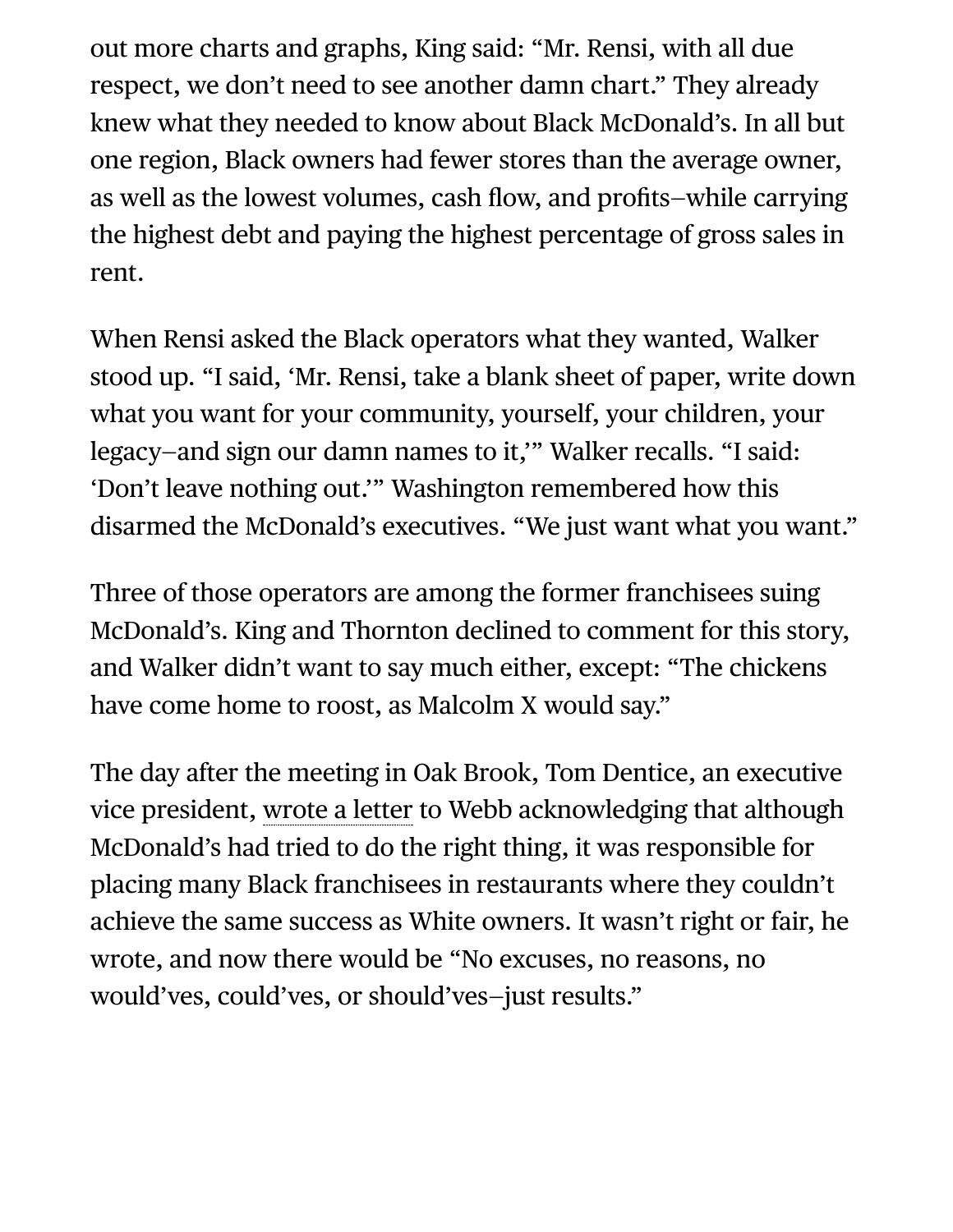The executives and the franchisees agreed on a five-year plan to remedy the disparities. Webb says McDonald's eventually began selling more restaurants to Black operators, mostly profitable ones that the company itself had been running. It lowered rents, permanently for some and temporarily for others. "We went from a room primarily of poor operators to a room of millionaires," Webb says. "It felt good."

It was during those years of plenty that Washington moved to Ohio and became the largest Black franchisee in the nation by purchasing 25 restaurants from one of the largest White franchisees. Youngstown was another city in decline, but Washington knew he wasn't likely to get another chance to become this big so quickly. He had the means and the controls and thought he could manage in a place with a population that was more than 40% Black. Right away, Washington became involved in a legal dispute with the former owner over the poaching of employees. Washington won 15 years later. He said he expected some financial help from McDonald's during that time. The company said it didn't have information about the dispute and denied the allegation that it treated Washington differently because of his race.

Still, Washington was getting recognition. "Herb symbolizes the dynamic, entrepreneurial spirit that is the power behind the Golden Arches," McDonald's CEO Jack Greenberg said at a White House business roundtable with Vice President Al Gore in 1998, where the company was commended for "its commitment to minorities." That year, Washington's organization came in at No. 95 on the *Black*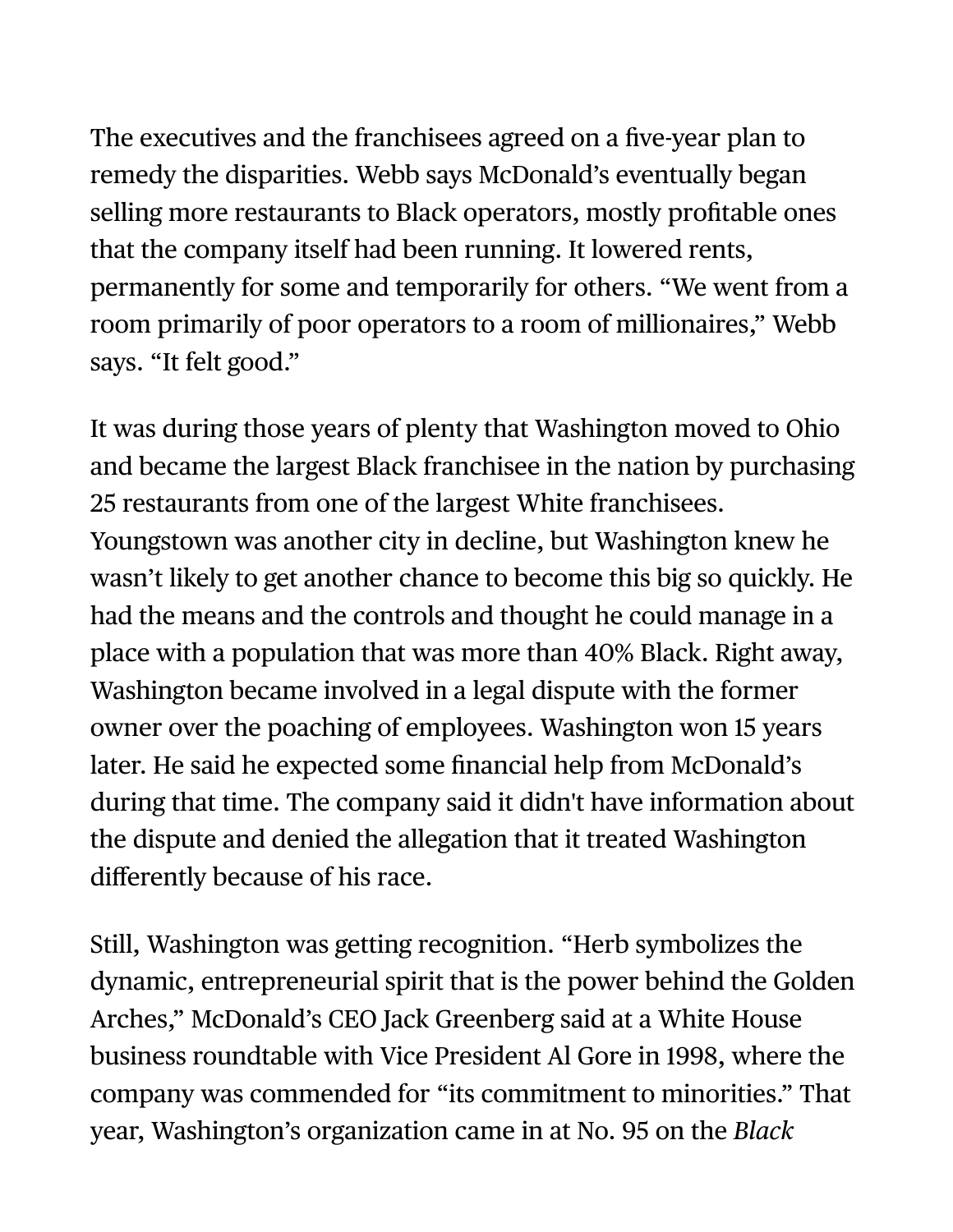*Enterprise* list of the top 100 Black-owned businesses.

For all his success, Washington couldn't help thinking that nothing was quite as it seemed at McDonald's. After the parity agreement expired in the early 2000s, the pressure on McDonald's eased, and the gaps that had been closing widened again. To Washington and others it looked as if the shadow system was reasserting itself. The unofficial policy of awarding suburban stores to White owners wasn't as absolute as it had been, says Webb. "But it wasn't equitable, either."

Washington's Youngstown operation brought in about \$1.3 million per restaurant annually. The national average was about \$1.6 million, the regional average a little lower. The profit margin for all operators was declining, in part because of competition and in part because of an expensive, ultimately flawed program allowing customers to order the way they could at other restaurants. Putting onions on a sandwich that didn't normally have them or leaving them off one that did sounded simple, but each step added time to a process that was measured in seconds. Washington said he asked a vice president for some help via rent reductions. The answer was no. Washington took the request to Oak Brook. Again, no.

He made the restaurants work. He'd been in the system a long time and knew which pennies to pinch, which spigots to turn. In 2007, when Jayson Rogers decided to sell three stores on Cleveland's East Side, McDonald's suggested he call Washington. "This made me feel good that they had that much confidence in me," Washington said. "They were tough inner-city stores. So, then I asked: 'How about something a little bit easier in the suburbs?'" He said he didn't get an answer. And when he did sign a deal for the city restaurants, he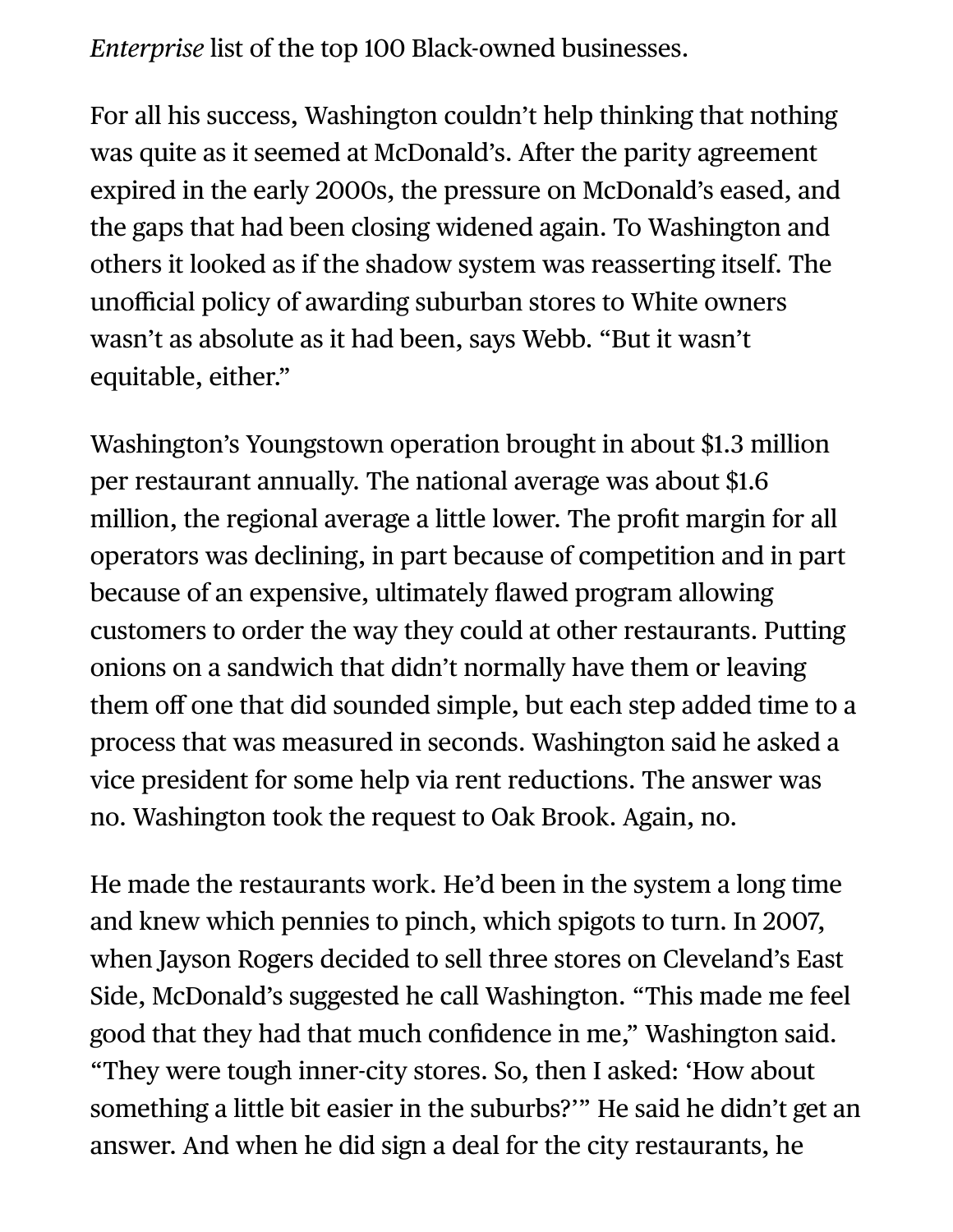noticed that McDonald's had raised the rent. McDonald's said that Rogers had been operating under the temporary rent relief program and that Washington didn't need the help. By many measures, Washington was doing just fine. He owned that local hockey team. He could reach any local politician at any time, and he hosted a [fundraiser at his home for Barack Obama's presidential campaig](https://vindyarchives.com/news/2007/jun/20/up-to-2300-for-75-minutes-and-a-muffin/)n. But he took this as a slight.

Four years later, Don Thompson became McDonald's first Black CEO, and Washington bought 9101 Kinsman. He knew its historical significance, but he didn't make much of it. He was preoccupied. He thought he had an agreement to buy a new restaurant in a wealthy, mostly White area called University Heights. Washington says that all anyone needs to know about the location is that it's next to a Whole Foods store. He selected the décor, ordered the furniture and the equipment. Then, he says, the regional vice president asked if he would do her a favor—which she'd return—and step aside so she could give the restaurant to someone else. That someone else was a White owner who operated four other franchises. Washington believed the executive must have been pressured, maybe by White franchisees, maybe by her bosses, and that he had no choice either. McDonald's denied that it places franchisees in restaurants or favored the White owner in this case. The regional vice president didn't respond to requests for comment.

In 2014, for the first time in decades, annual same-store sales declined across the system. McDonald's didn't offer all-day breakfast, even though people really seemed to want it. McDonald's didn't have a crispy chicken sandwich, even though everyone could see the lines outside Chick-fil-A. Then, *Consumer Reports* published a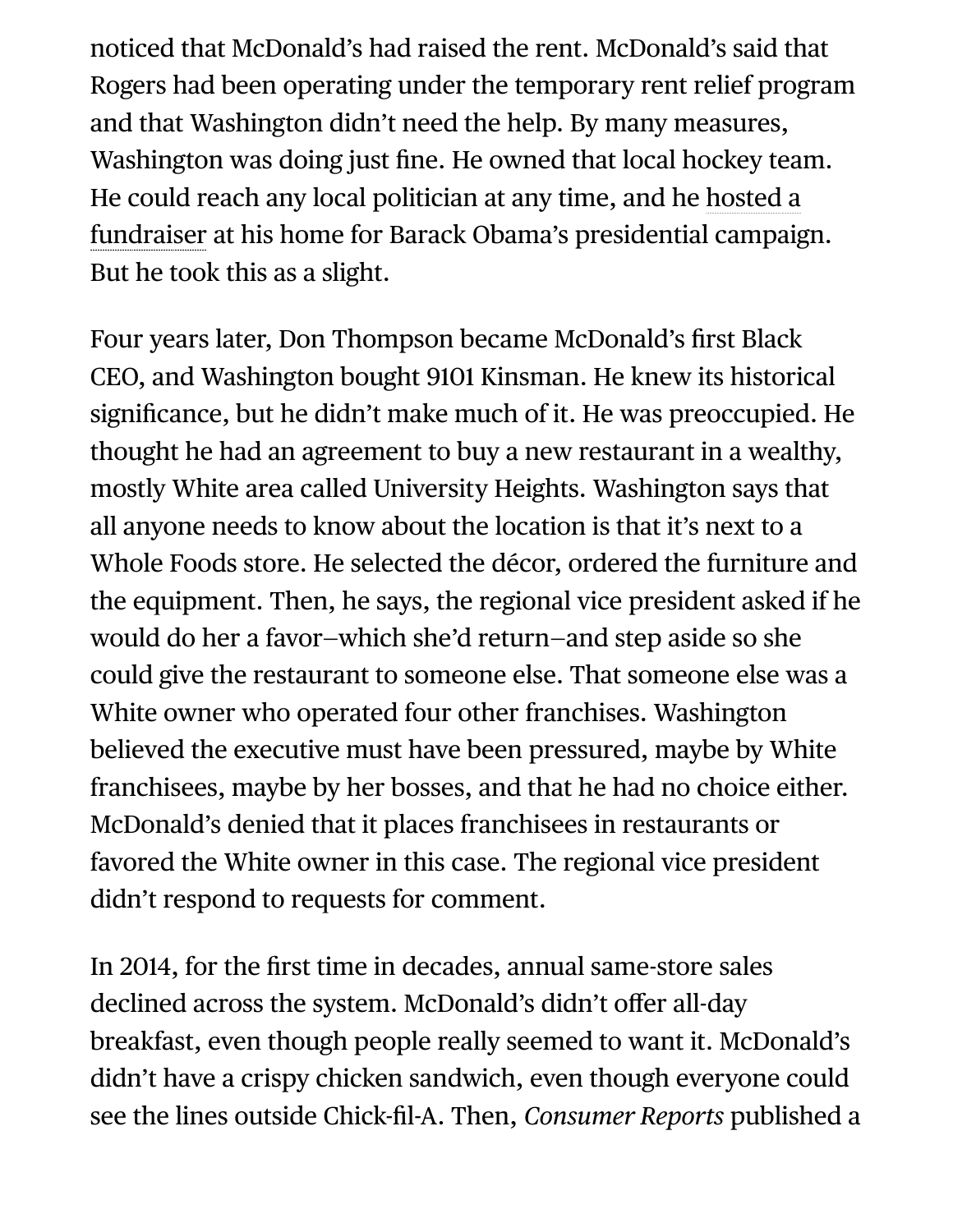survey of hamburgers from 21 fast-food chains: McDonald's came in dead last. 2014 would turn out to be Don Thompson's final year as CEO.

Rogers fell into financial trouble. He sold his three remaining restaurants to Washington—who bought the first two mostly because he wanted the third, on Carnegie Avenue. It backed up on an abandoned commercial building in a neighborhood where nearly 70% of the residents lived in poverty. But Carnegie Avenue is a main thoroughfare in Cleveland, running from downtown all the way past the Cleveland Clinic, and the restaurant was profitable. This is where I finally met Herb and Terrell Washington in person.

The dining room was closed, the entrances were locked. The drivethru was busy, though, and the shake machine was loud. It was early August, and we were wearing masks. Terrell's had McDonald's arches. He wore a linen jacket, jeans, loafers, and prayer beads around his wrist. His hair was pulled into a bun. Herb is bald. His mask and jeans and sneakers were black. His polo shirt was white with gray checks. He has a light-up-the-room smile and sometimes lowered his mask to show it. He and Terrell seemed relaxed, all things considered.

"Excuse me, Donna. Excuse me, come here, babe," Herb said as he called over Donna Finley, one of his managers. He wanted me to think about the small costs. "The average customer comes in and orders a coffee. How many creams?" I guessed three. "Honestly, at least five, sometimes 10," Finley said. Sugar packets? "About 20." In a restaurant in the suburbs, a customer would ask for two sugars at most. "But here it's extra cream, extra sugar, day after day." It adds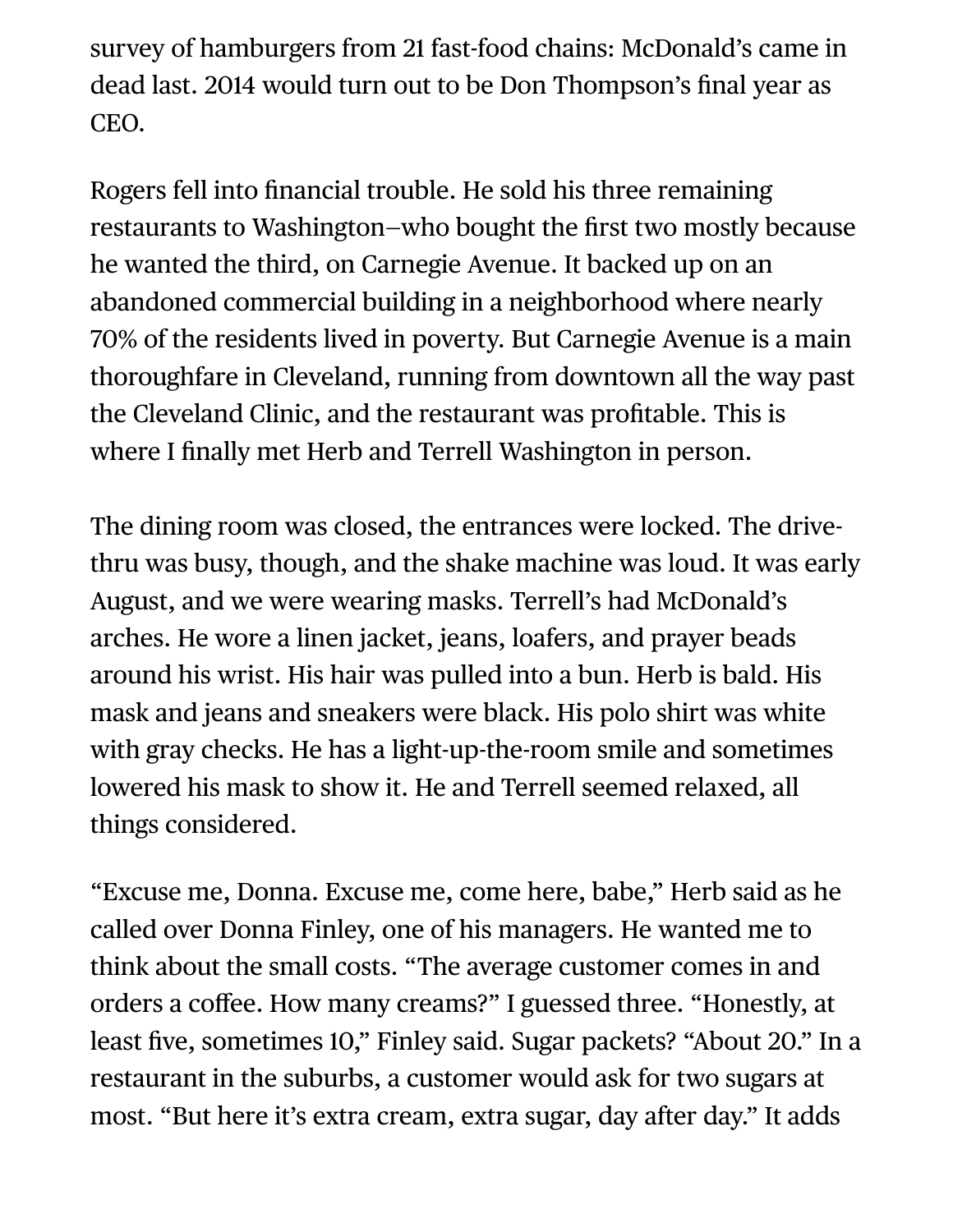up. McDonald's is a business of penny profits.

The dining room wasn't open mostly because Finley couldn't hire enough employees, and no one wanted customers waiting in long lines. "People have short fuses," Herb said. "You have to learn to bring things down, to deescalate. I say: 'Sorry about what happened. I'm going to personally make it better.'" Finley had worked there the past six years. Customers know her but sometimes called her names if she asked them to leave. "There's a lot of people with mental health issues, and we welcome those people," Herb said. Some facilities for them are close by. "However, sometimes they get agitated. Sometimes it's because of the smallest thing. With some people, it's all the frustration in their life." People don't like to talk about all of this, Herb said, but "I can tell you that in suburban stores, it doesn't happen as much."

He said it's also unlikely that a suburban restaurant owner would have to deal with two shootings in three months. In February 2019 the overnight manager at another of his East Side restaurants shot at customers after they bought smoothies in the drive-thru. One evening in May, a former East Cleveland police officer working as a security guard at the same restaurant shot and killed a customer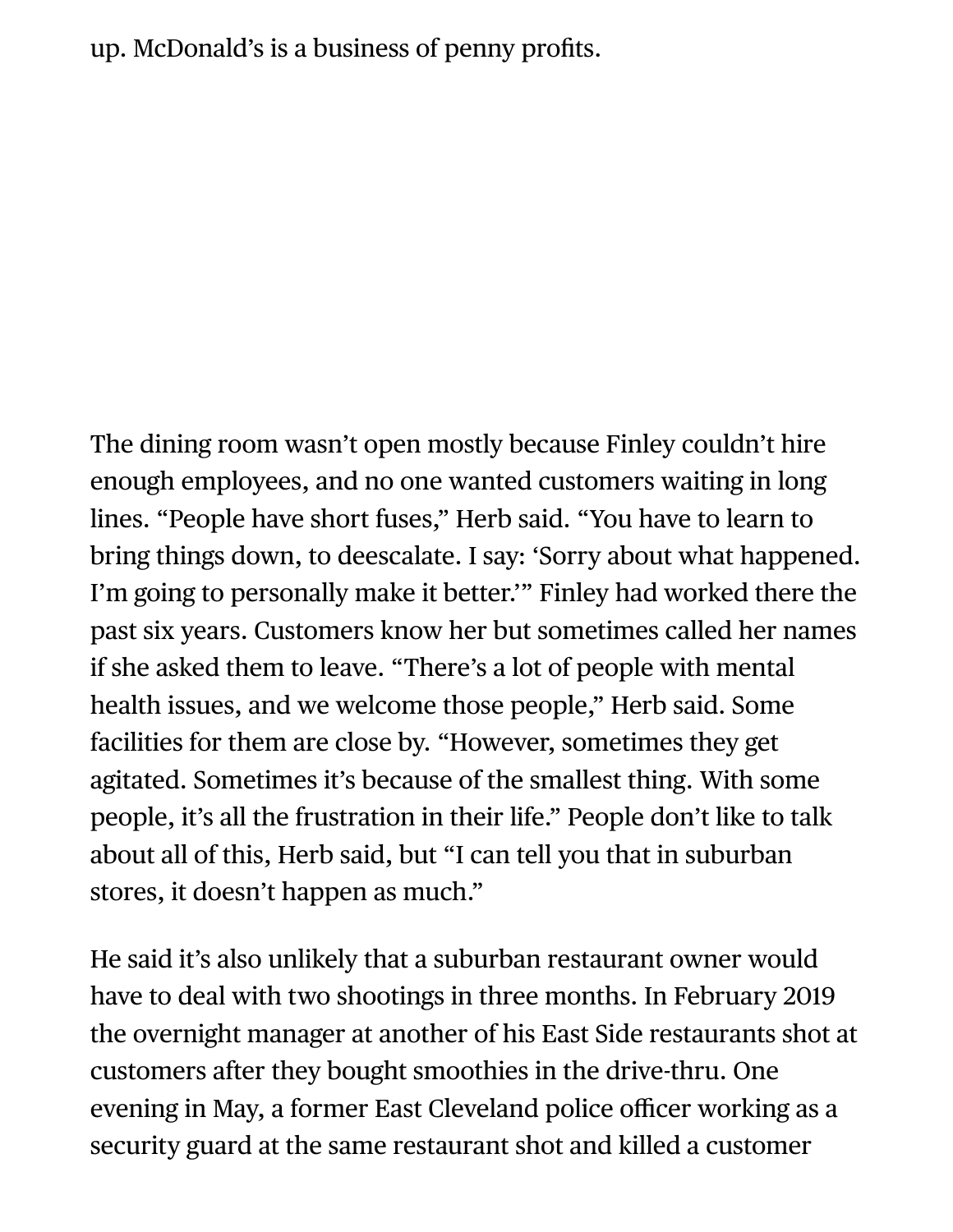after an altercation.

"I never carried my gun in Youngstown," Terrell said. "I do here, after dark. When I had to close the store on Kinsman, you bet I had it."

Washington still called many of his restaurants "hood" and described the suburbs as mostly White, well-off locations. There are, of course, wealthy Black communities, gentrifying urban neighborhoods, and suburbs where people live amid scarcity. McDonald's is in all of them. But Washington mostly operated in cities that are impoverished and segregated. He wasn't sure how to count the psychic toll of the vigilance required to do so, except to say it's exhausting.

I heard him taking a deep breath. "One of the things that hurts is that McDonald's doesn't know how much I care," Herb said. He spoke deliberately and softly. "I didn't see this coming," he said, and by that he meant the emotion. "Judge me on my merits. I'm OK with that. McDonald's thinks I'm difficult. I'm not difficult, I'm just asking to be treated fairly. I'm going to give you respect from the jump." He left the table for a few minutes. When he returned his eyes were teary, and he'd found a tissue. "You just carry it, carry it, and it's just compounded, compounded, and no one will listen," he said. "I still have love for the brand. It didn't have to get to this point."

It got to that point through a scramble of complaints and misunderstandings, ego and pride, distrust and insult, much of it documented in Washington's lawsuit and McDonald's response. In November 2017, McDonald's offered Washington four of its company-run restaurants in Wooster, Ohio, a small college town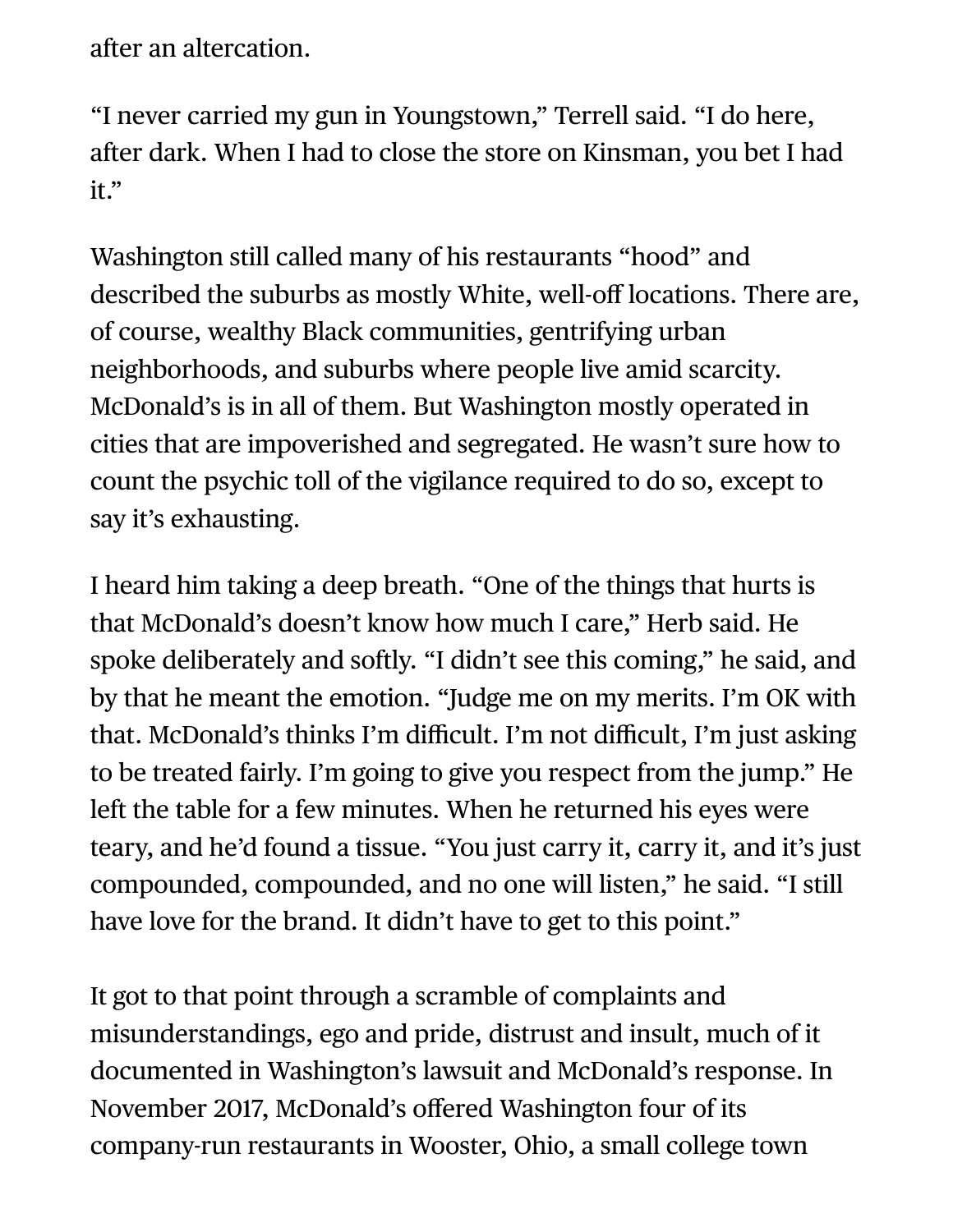with a population that's more than 90% White. It sounded like the kind of opportunity he'd wanted for years. But Wooster was a 90 minute drive from his other restaurants, and the deal came with a catch: He'd have to sell all 14 of his restaurants in the Youngstown area. McDonald's had told Washington his organization wasn't as effective as it should be, and downsizing would help. He didn't entirely disagree. He was in his late 60s; he was worn out. He was thinking about what he needed, what he deserved, what he hoped to pass on. When he objected to selling all of his Youngstown restaurants, executives suggested he sell his Cleveland restaurants instead. Washington didn't want to do that, either. He preferred to keep his best restaurants in Cleveland and Youngstown and get rid of his "hood stores."

In such a case, McDonald's has a powerful inducement: It controls which franchisees have their leases renewed and which can grow. Some of those decisions are based on corporate reviews that franchisees say can be subjective—McDonald's says they're not—and are difficult to contest. Washington said he didn't trust the new regional executive. He worried that he'd lose the restaurants he really wanted to keep and might not get the ones in Wooster, anyway. He decided against pursuing them. Instead he agreed to a deal: He would sell 10 restaurants in Youngstown and Cleveland by March 2018, and McDonald's would put off a decision on his franchise renewals.

The years between the agreement and the filing of Washington's suit were filled with demands, negotiations, and implied threats. Against that backdrop, a local Cleveland newspaper reported in late 2018 that Washington's Beacon Place restaurant had voluntarily shut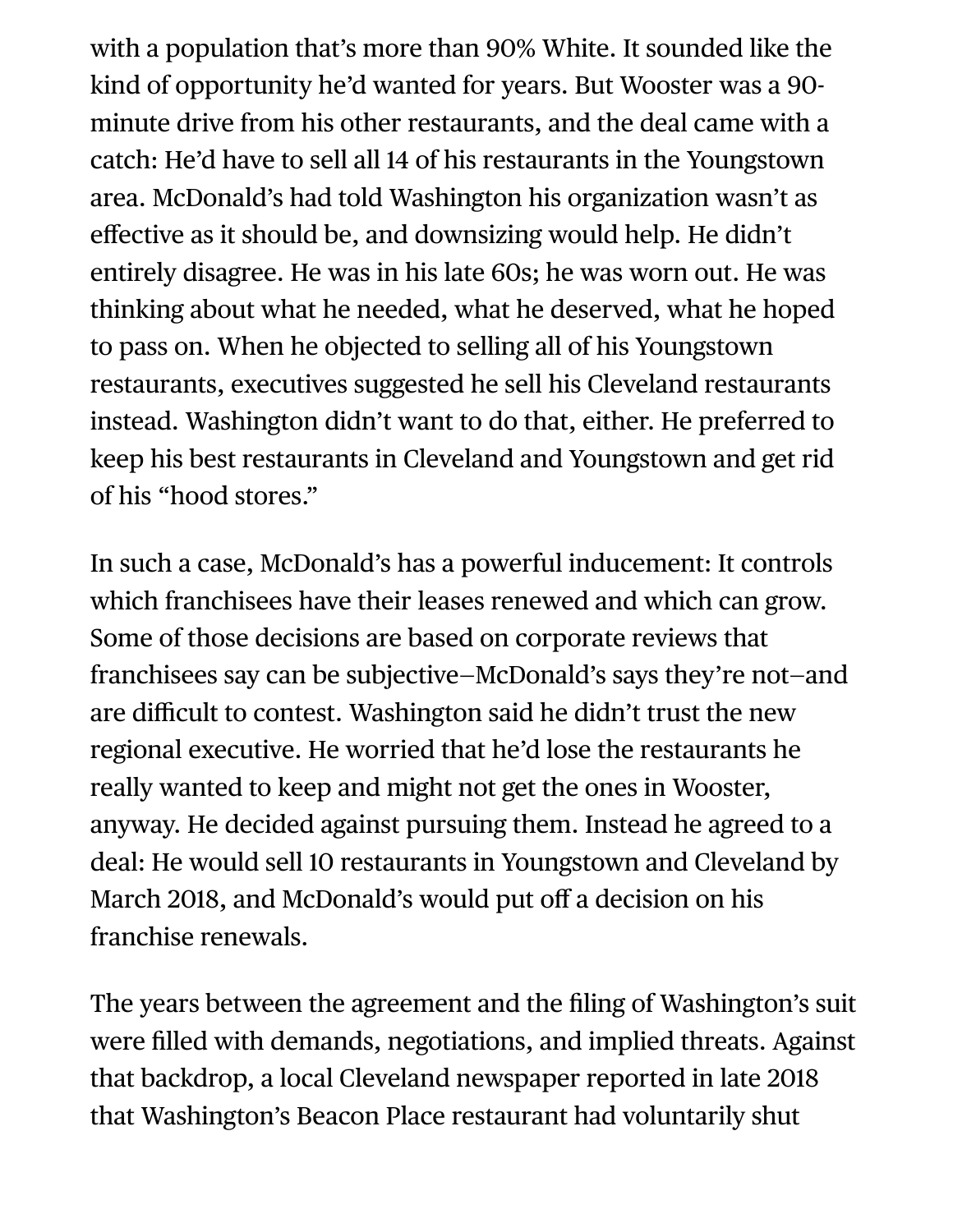[down at least twice for health violations, including a rodent](https://www.cleveland19.com/2018/12/15/cleveland-mcdonalds-plagued-with-health-violations/) infestation. He brought in an exterminator, but the problem persisted. When health officials returned for another inspection, the paper noted, "the building was closed due to an unrelated police matter." These are some of Washington's speed bumps.

"We are extremely concerned about the damage caused to the brand by this incident and we believe it speaks to the operational deficiencies we have raised," McDonald's wrote to Washington a few weeks later. The back and forth continued, and Washington grew more frustrated. He told McDonald's it was setting him up for failure.

In March 2019, Tripplett, the head of the NBMOA, wrote his letter to McDonald's executives describing Black franchisees' situation as hostile and laying out a bill of particulars. The franchisees thought their finances weren't being reviewed fairly and that McDonald's lease renewal policy wasn't being applied evenly. Customer complaints, which were sometimes bogus and sometimes racist, were being given too much weight. And some owners were in dire financial circumstances, needed immediate help, and didn't think it was coming.

Ten days later, Washington received a letter demanding that he sell all of his Cleveland restaurants or face the immediate prospect of losing them. That "showed the arrogance of a slave master speaking to one of his slaves," he wrote back. "I am not a house negro and I will not be treated like one. If you continue to take the position in that letter, our relationship will get very ugly very quickly."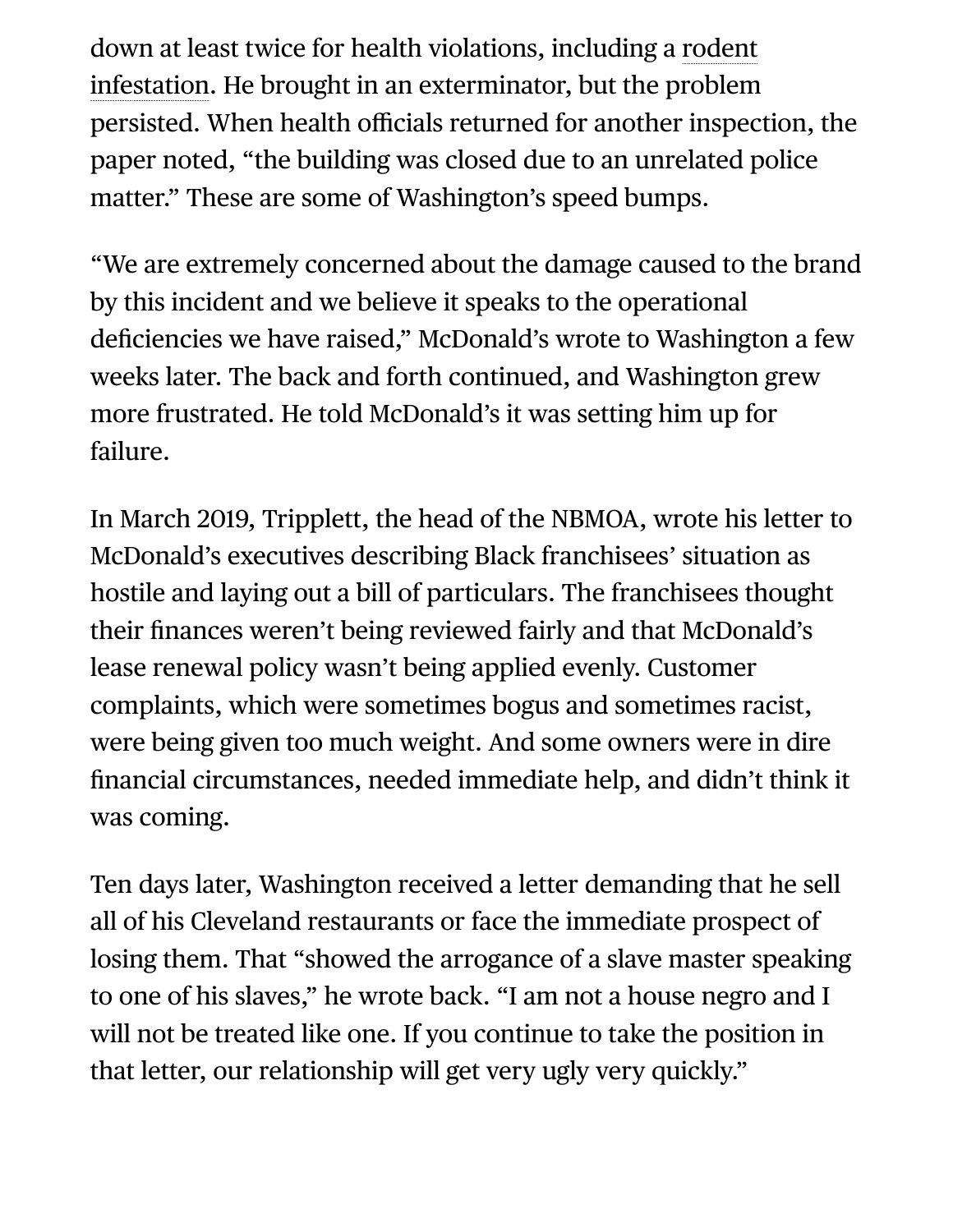After speaking with Washington by phone, McDonald's executives wrote to him again. "We are extremely disappointed and frustrated with the allegations that you made in your letter. Most concerning is your suggestion that we have treated you unfairly because of your race." They noted that McDonald's had been supportive and accommodating and that, despite his management deficiencies, bad press, and customer complaints, the company had worked with him so he could keep seven restaurants.

"Here's what bothered me the most," said Washington. "They said, 'You're wrong for feeling the way you do, you're wrong for thinking you have lower sales than White operators, you're wrong to feel bad about having to pay for security.'" He said he knew the risk of calling them out in writing, but "when you're quiet, people sometimes take that as consent. I had to let McDonald's know what I was feeling." After the exchange, the executives agreed to find a buyer willing to pay \$380,000 for three Cleveland restaurants, including Kinsman and Beacon Place. Washington would sell a fourth on his own.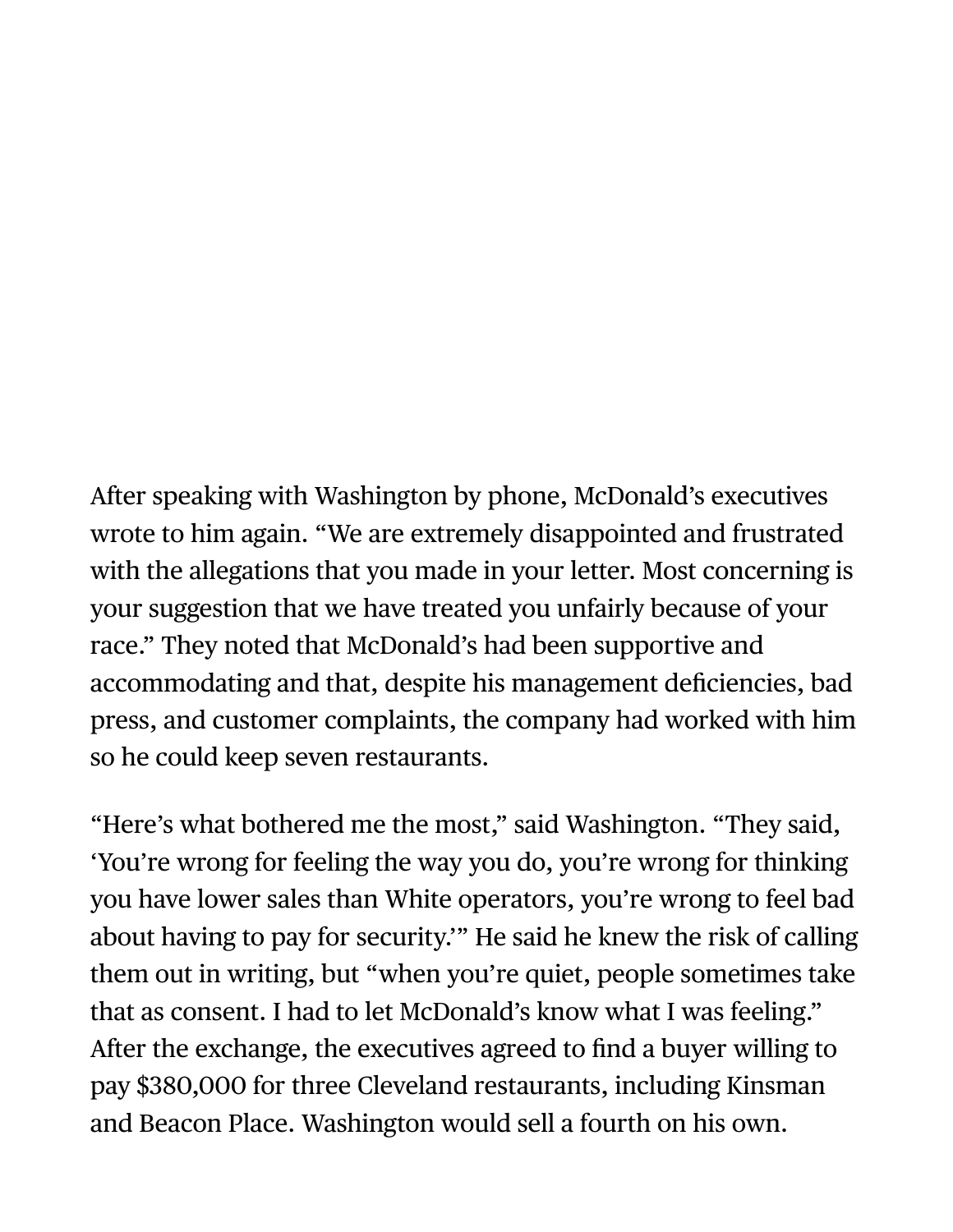In Washington's communications with McDonald's, one name kept coming up: John House. He was a White franchisee who'd bought his first restaurant in 2011 and, with his wife and son, had been expanding his operation. "Why would John House buy my hood stores when he has bought 3 other stores since March with both higher sales and in better communities?" Washington wrote to McDonald's. McDonald's had an answer: It would provide financial assistance. Not just to House but to anyone who bought Washington's restaurants, since any new owner would need to spend hundreds of thousands of dollars to remodel two of them. McDonald's had recently unveiled what it called Experience of the Future, which included touchscreen kiosks for ordering inside, license-plate scanners for drive-thrus, and an Uber Eats counter for delivery. This experience could cost as much as \$750,000 per restaurant, and McDonald's would cover about 55% of that. Washington had already remodeled the Kinsman restaurant.

In July 2019, McDonald's told Washington that House would buy the three restaurants for the promised price, \$380,000. Soon after, a letter arrived from McDonald's indicating that Washington had received \$3 million as part of the transaction. He had not. He called. "I asked what account of mine did they put the money in, because I don't see it. Where is it? They didn't want to talk about it. I pressed them. And finally they acknowledged they gave the money to John House." The letter was an administrative mistake; in its legal response to Washington's suit, McDonald's stated that it did provide House with financial assistance, but didn't comment on the amount, and said it supports Black franchisees in the same ways it does White franchisees. House didn't respond to requests for comment.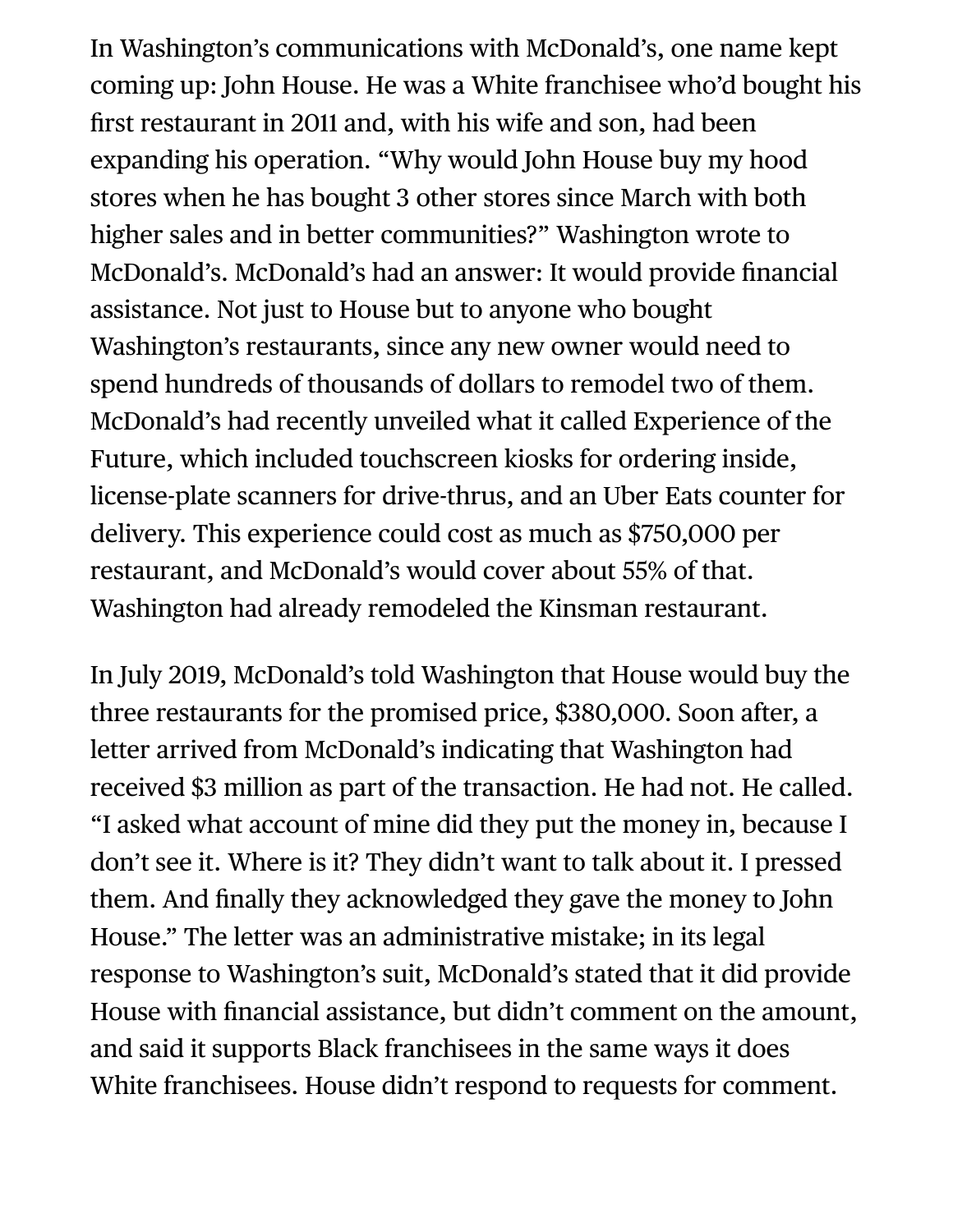Washington continued showing up at his other restaurants. Terrell did, too. That summer they opened a medical marijuana dispensary. In December 2019, *Business Insider* [reported](https://www.businessinsider.com/mcdonalds-black-franchisees-earn-less-than-white-counterparts-2019-11) that Black franchisees were earning less than the average McDonald's operator. In January, Guster-Hines and Neal filed their lawsuit, claiming that disparity resulted from racial discrimination. By the end of 2020, the former franchisees and the Byrds had brought their cases, and Washington was preparing his own.

The first three complaints were filed in federal court in Illinois, while Washington's was lodged in federal court in Ohio. The four judges have come to some different conclusions. Neal and Guster-Hines made their claims of racial steering under a law concerning employment practices, which the court said didn't apply. Most of their other allegations—of racist name-calling, of their concerns being ignored and their achievements overlooked, of harassment and stress that provoked anxiety attacks and necessitated medical leave—remain. After the Byrds' claims of racial steering were dismissed as too old and other claims as too vague, they amended their complaint. McDonald's argues that the former franchisees' case should be dismissed because their claims of racial steering are also too old and other claims are too vague.

In September, the U.S. district judge in Ohio denied McDonald's efforts to dismiss Washington's discrimination case. December brought the settlements for the Byrds and Washington. The company said in both cases that it had paid no more than a fair price for the restaurants, that the court didn't find that it had violated any laws, and that "discrimination has no place at McDonald's." Washington's restaurants will likely be sold soon to local